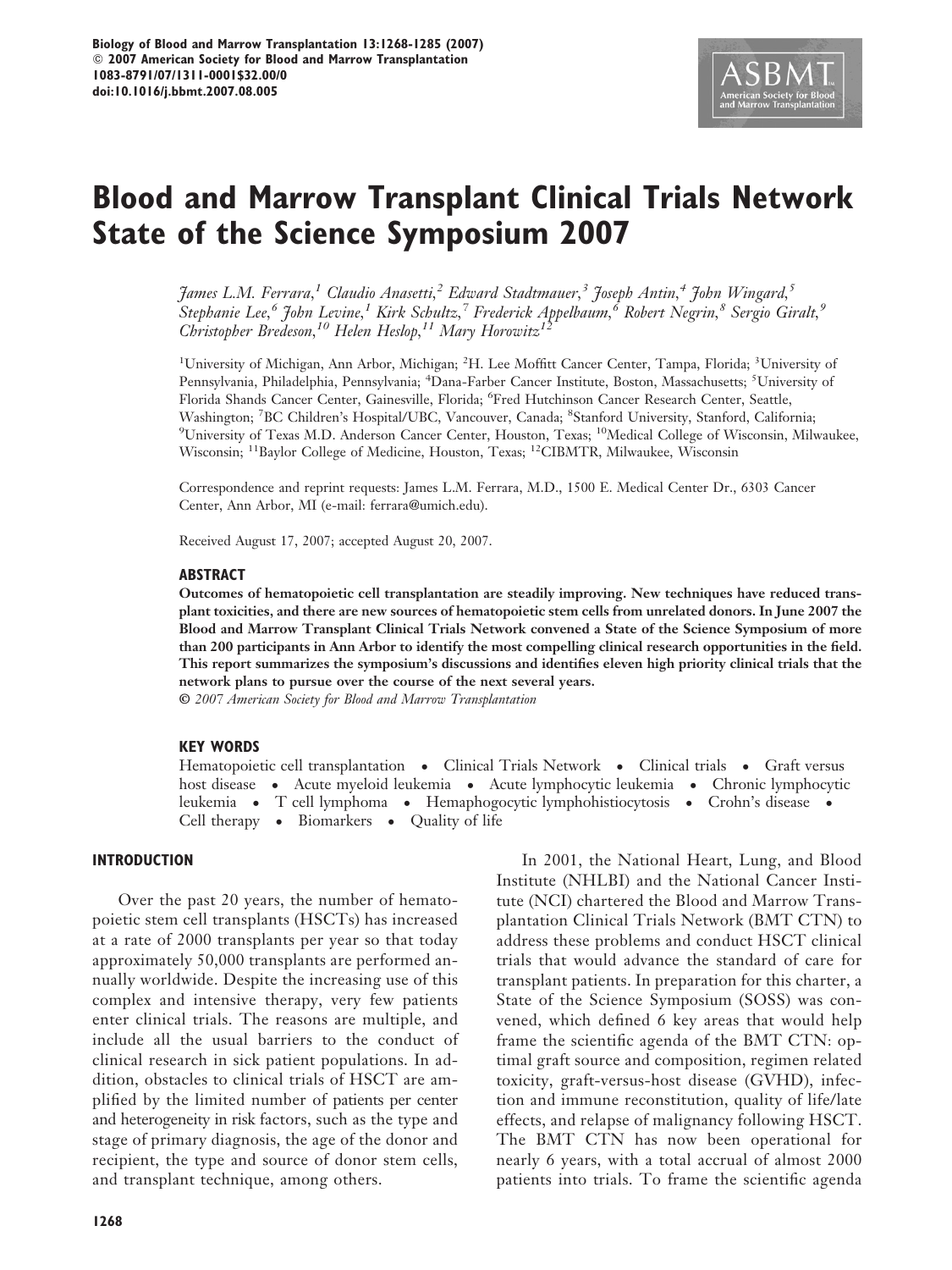for the next 5 years, the network planned a second SOSS organized in 12 committees. The initial area of relapse of malignancy was expanded to 3 committees, including leukemia, lymphoma, and multiple myeloma, to better address the disease-specific issues inherent in these diagnoses. Committees in pediatrics, nonmalignant diseases, cell and gene therapy, and strategies for successful trial design and implementation were added.

To gain the widest perspectives possible, individual members of the BMT CTN steering committee each participated in only 1 SOSS committee, and all committees were composed primarily of individuals outside the network leadership. In addition, members of the NCI cooperative groups were included in all the malignancy committees (leukemia, lymphoma, multiple myeloma). Intensive committee work began in September 2006, and after multiple meetings, draft reports from all 12 committees were reviewed before the symposium, by a panel of international experts who led the question periods during the SOSS in Ann Arbor. Where sufficient preliminary data existed and the committee members reached consensus, they proposed 1 or more trials, presented here with a background, hypothesis, design, and feasibility considerations. In the absence of sufficient data or consensus, a more general strategy was proposed. This article summarizes the discussion of all the committees, and concludes with a list of the trials that were endorsed most enthusiastically by the Symposium leadership.

#### **CURRENT BMT CTN TRIALS**

- 0101 Phase III randomized comparison of fluconazole versus voriconazole for the prevention of invasive fungal infections after allogeneic HSCT.
- 0102 Phase III biologic assignment comparison of double autologous HSCT versus tandem autologous/allogeneic HSCT for patients with multiple myeloma.
- 0201 Phase III randomized comparison of granulocyte-colony stimulating factors (G-CSF) mobilized peripheral blood stem cells (PBSC) versus bone marrow from HLAidentical unrelated donors.
- 0301 Phase II trial of fludarabine-based conditioning for allogeneic HSCT from HLA-identical unrelated donors in severe aplastic anemia (AA).
- 0302 Phase II randomized comparison of etanercept, mycophenolate mofetil (MMF), denileukin diftitox, and pentostatin, in combination with corticosteroids as initial systemic treatment of acute GVHD.
- 0303 Phase II trial of HLA identical, CD34 enriched, T cell-depleted, peripheral blood HSCT for patients with acute myelogenous leukemia (AML) in first or second remission.
- 0401 Phase III randomized comparison of rituxan/ beam versus bexxar/beam with autologous HSCT for diffuse large B cell lymphoma.
- 0402 A Phase III randomized comparison of tacrolimus/sirolimus versus tacrolimus/methotrexate (MTX) as GVHD prophylaxis after HLA-identical related donor HSCT.
- 0403 Phase III randomized comparison of etanercept versus placebo for treatment of idiopathic pneumonia syndrome.
- 0501 Phase III randomized comparison of single versus double umbilical cord blood (UCB) transplantation in pediatric patients with high-risk leukemia and myelodysplasia.
- 0502 Phase II study of nonmyeloablative allogeneic HSCT for older patients with AML in complete remission (CR).
- 0601 Phase II study of nonmyeloablative unrelated donor HSCT for children with severe sickle cell disease.

# **COMMITTEE 1. OPTIMAL DONOR AND GRAFT SOURCE**

# **Current State of the Science**

HSCTs from other than HLA-identical siblings are associated with greater risks of graft rejection, GVHD, infection, and death. Mobilized blood is now the most frequent source of stem cells from volunteers, and an ongoing BMT CTN Phase III trial is comparing marrow and mobilized blood cells from adult volunteers.

Phase II BMT CTN trials of reduced intensity (RIC) regimens in older patients testing double unit cord blood grafts, and T-replete haplotype-mismatched related transplant with postgrafting cyclophosphamide are in development. We believe the following 2 trials represent important research opportunities.

# **Trial 1. Unrelated Donor Transplantation versus Chemotherapy for High-Risk AML**

*Background and Hypothesis.* AML is the primary indication for unrelated transplantation, usually after chemotherapy failure. Randomized trials and 2 metaanalyses have shown that HLA-identical sibling grafts improve survival compared to chemotherapy [\[1,2\].](#page-14-0) Survival of AML patients with high-risk cytogenetics transplanted in first remission is similar (30%), whether the donors are HLA-identical siblings or unrelated volunteers [\[3\].](#page-14-0) We will test the hypothesis that unrelated donor transplantation soon after induction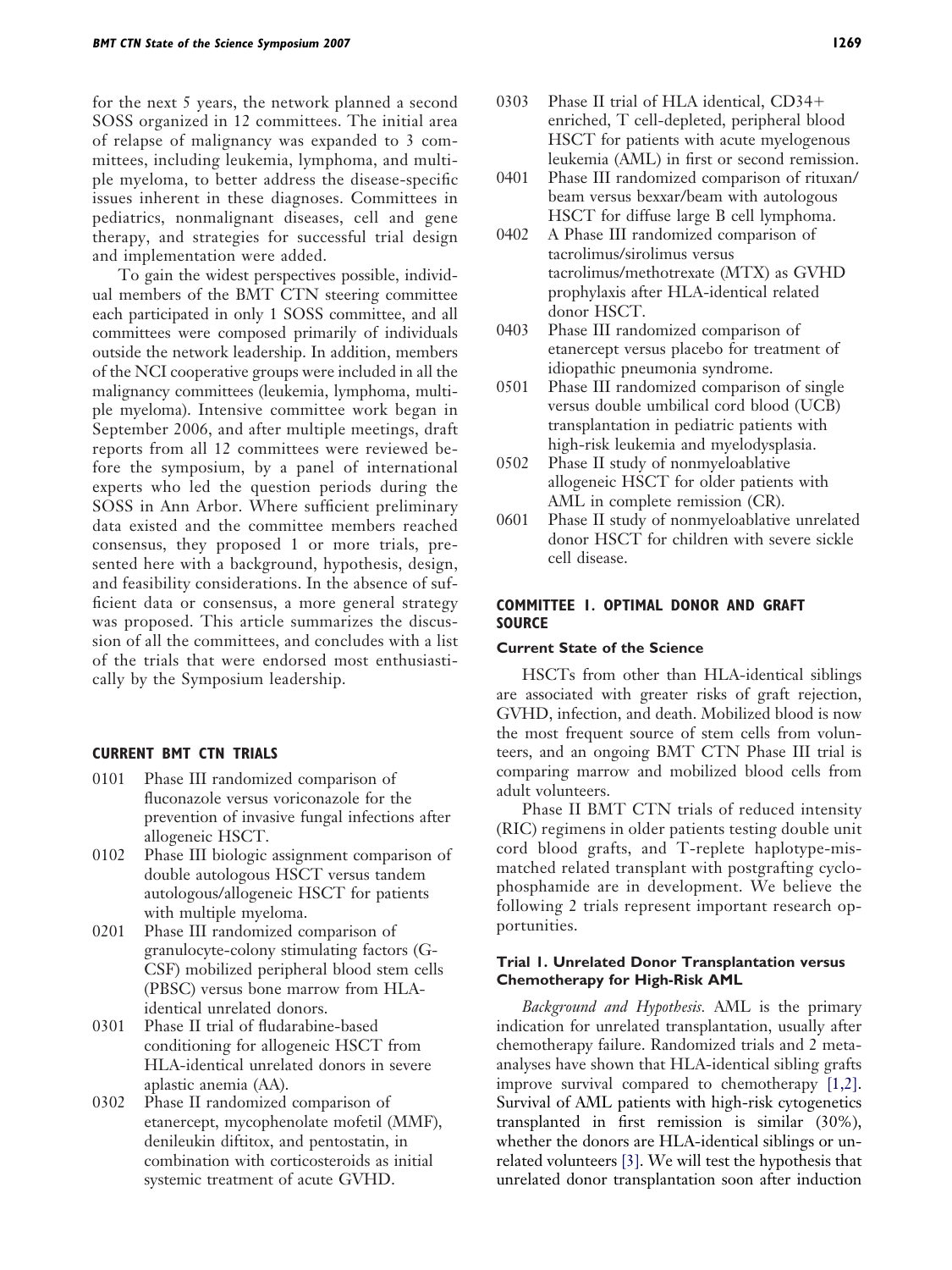chemotherapy improves survival of patients with AML compared to treatment with best chemotherapy.

*Trial Design and Feasibility.* We propose a Phase III trial comparing unrelated donor transplantation to chemotherapy for AML patients with high-risk cytogenetics, aged 18-60 years, in collaboration with U.S. and European cooperative groups. At diagnosis, patients will have cytogenetics and HLA typing performed, siblings will be HLA typed, and unrelated donor searches of patients with AML coordinated as needed. The treatment arm will be allocated according to whether a HLA-matched sibling or volunteer donor is identified. In 225 patients having an unrelated donor and 122 have no donor, there will be an 80% power to detect a 15% difference in 3-year survival between the treatments, anticipating 30% versus 15% patients alive. A total of 2000 AML patients is required: 30% (600) will have high-risk cytogenetics, 80% (480) will survive 6 months, and 75% (360) will have no HLA-identical sibling. Challenges are the cooperation between groups to enroll 600 AML patients with high-risk cytogenetics over a reasonable time, and the coordination of timely HLA typing and a donor search.

# **Trial 2. Cord Blood versus Adult Stem Cell Sources from Unrelated Donor**

*Background and Hypothesis.* Both cell dose and HLA mismatching are barriers to cord blood engraftment. Preliminary data indicate that transplantation of 2 partially HLA-matched cords overcome graft resistance in adults and reach similar survival as adult marrow grafts [\[4,5\].](#page-14-0) We will test the hypothesis that if the cell dose barrier to engraftment can be overcome, cord blood will be safer than adult stem cell sources.

*Trial Design and Feasibility.* We propose a randomized Phase III study of 8/8 HLA-A, -B, -C, -DRB1 matched volunteer and a 6 of 6 or 5 of 6 cord blood graft consisting of 1 or 2 units (depending on the available dose) or a 7 of 8 volunteer and a double unit 4 of 6 cord blood graft. The primary endpoint is 3-year survival. A sample size of 732 patients will have an 80% power to detect a difference of 10% between the 2 graft sources. Cord blood use for adults will likely increase and by the time an ongoing Phase II Center for International Blood and Marrow Transplant Research (CIBMTR) trial is completed, a sufficient number of adult patients will be referred for cord blood transplantation to make a Phase III trial feasible.

#### **Discussion Summary**

There was high enthusiasm at the meeting for the trial of Unrelated Donor Transplant versus Nontransplant Chemotherapy for High Risk AML that was presented by both committees 1 and 7. The Phase III trial of cord blood versus adult stem cells was deferred contingent upon successful completion of the CIB-MTR double unit cord blood trial.

# **COMMITTEE 2. REGIMEN RELATED TOXICITY Current State of the Science**

HSCT is associated with significant nonrelapse mortality (NRM) mainly from GVHD and regimenrelated toxicities (RRT). Mucositis, veno-occlusive disease (VOD) of the liver (also known as sinusoidal obstruction syndrome) and pulmonary toxicity (PT) occur in 5%-10% of HSCT patients following myeloablative conditioning and account for approximately 30% of deaths. The ability to predict RRT risk is poor, and better prediction should improve outcome [\[6-8\].](#page-14-0) Efforts to reduce RRT have focused on reducing regimen intensity rather than direct prevention or early treatments, although a Phase III BMT CTN trial using etanercept to treat PT is about to open [\[9\].](#page-14-0)

# **Trial 1. Genetic Predictors for Risk of Regimen-Related Organ Toxicities after HSCT**

*Background and Hypothesis.* Variability in the expression of genes associated with mechanistic pathways of RRT has not been extensively studied. Prior studies have validated the concept of mechanistically based genetic risk prediction on only a small set of specific genes and polymorphisms [\[6,10,11\].](#page-14-0) In addition, because it is likely that cooperative genes influence outcome, single nucleotide polymorphisms (SNPs) of a single gene fail to take into account the multigenetic nature and associations of complex traits. Genome-wide genotyping using new Bayesian network statistical approaches are now available, and can be used on large datasets to define mechanistic associations [\[12,13\].](#page-14-0) We will test the hypothesis that risks for RRT are largely determined by genetic factors, and that these risks can be predicted by individual genotyping using SNPs analysis.

*Trial Design and Feasibility.* Patients enrolled on BMT CTN 0101 have all undergone myeloablative allogeneic HSCT in the last 3 years with comprehensive clinical data and banked samples of DNA available. Genome-wide genotyping of a subset of these samples will be conducted. A prognostic model for toxicities will be generated and validated in a prospective population. Information gained from patterns of SNP associations should lead to potential targets for therapeutic intervention. Genotyping of 200 samples banked from BMT CTN 0101 patients with RRT will be compared to 100 samples from controls without organ toxicity. The GeneChip® Human Mapping 500K Array Set will be used to develop a prognostic model using Bayesware Discoverer software, and will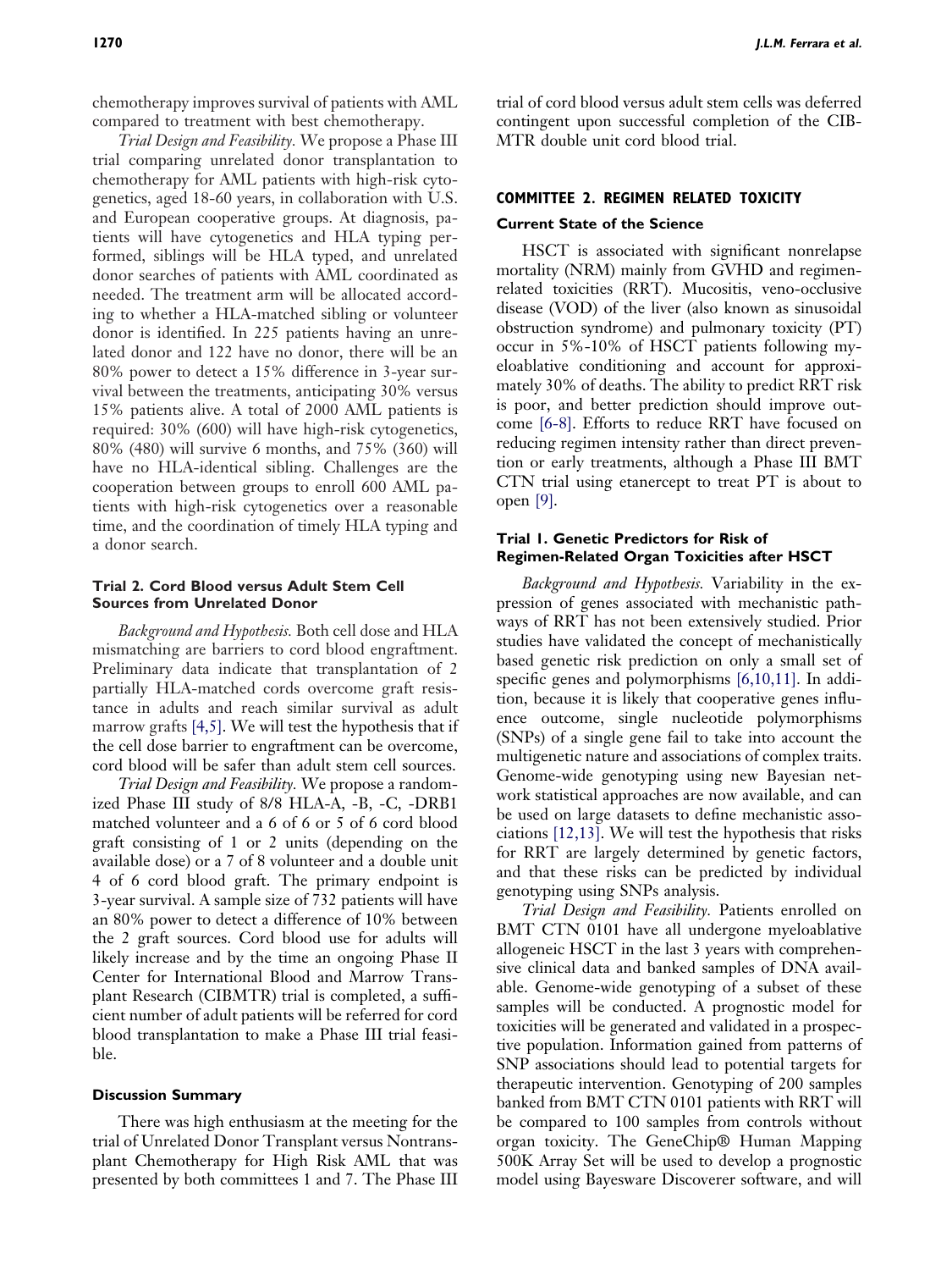be validated with a second sample of 200 patients treated in subsequent BMT CTN trials.

### **Trial 2. Pulmonary Function Monitoring and Early Evaluation of Pulmonary Toxicity after Allogeneic HSCT**

*Background and Hypothesis.* Pulmonary toxins are commonly used in HSCT regimens (eg, busulfan, carmustine, and radiation) and pulmonary complications remain a cause of HSCT RRT. Posttransplant pulmonary function test (PFT) monitoring is not standardized, and detection of pulmonary abnormalities often occurs after toxicity is irreversible. Earlier testing may lead to earlier and more targeted therapy. We will test the hypothesis that scheduled PFT with early CT scanning and bronchoscopy will result in earlier detection of pulmonary toxicity and lead to therapies.

*Trial Design and Feasibility.* Patients undergoing myeloablative or reduced-intensity allogeneic HSCT will undergo PFTs (spirometry and diffusing capacity) pretransplant and monthly for 6 months and then every 2 months until 1 year. A significant decline in FEV1 or diffusing capacity or an increase in residual volume will initiate radiology (chest X-ray and chest CT), bronchoscopy, with bronchoalvealor lavage, and biopsy with concurrent blood samples for cytokine analysis. The incidence of pulmonary toxicities is expected to be 5%-10%; 300 patients would need to be enrolled to obtain 20 affected patients. Estimated accrual of over 600 patients in BMT CTN studies within the next 4 years suggest this is feasible.

### **Discussion Summary**

Discussion concerning the genotyping proposal to understand the intra-patient variability of RRT was very positive. A Biomarkers Committee will be formed to further consider the best use of DNA and cellular and serum samples collected during BMT CTN trials to answer this and other correlative questions. The discussion of the pulmonary toxicity monitoring project concluded that a final trial design should await availability of results of ongoing pilot studies from University of Washington, Seattle, and the University of Michigan.

#### **COMMITTEE 3. GVHD**

#### **Current State of the Science**

The ability to make HSCT more effective will require improved control of both GVHD and graftversus-leukemia effects (GVL). The critical criteria for successful HSCT are the reduction of the morbidity of GVHD while maintaining an effective GVL response and allowing effective immune recovery. Critical to the mission of the BMT CTN are studies of both prevention and therapy of acute and chronic GVHD (aGVHD, cGVHD). GVHD prophylaxis typically depends on a calcineurin inhibitor (CNI) based on studies from the 1980s [\[14,15\].](#page-14-0) Cellular engineering approaches focusing on depletion of T cells from the stem cell product have not been consistently successful and have not improved survival. Two active prophylaxis trials, BMT CTN 0303 and BMT CTN 0402, address important issues in matched related donors. Primary therapy for GVHD is currently under investigation in BMT CTN 0302. Trials are now in development to explore alternative sources of hematopoietic stem cells, including haploidentical donors and 2 UCB units. Trials will be needed to progress rationally from the current BMT CTN portfolio to the next series of Phase III trials. Two approaches should be helpful in moving forward: (1) approaches to improve our understanding and treatment of cGVHD, and (2) Phase II trials of GVHD prophylaxis.

# **Trial 1. A Randomized Phase II Trial for High-Risk cGVHD**

*Background and Hypothesis.* Evolving understanding of immunologic control mechanisms suggests that manipulation of cellular populations other than conventional T cells, either in vivo or ex vivo, may be beneficial. CNI inhibit both regulatory T cells (Treg) and conventional T cells and may interfere with thymic function [\[16,17\].](#page-14-0) It is possible that observed rates of cGVHD relate to the inability of CNI to induce long-term tolerance [\[18-20\].](#page-14-0) Augmentation of natural or inducible Treg number or function may mitigate GVHD and facilitate immune competence while maintaining GVL [\[21\].](#page-15-0) Several approaches to augment Treg numbers or activity are feasible. Sirolimus based, CNI-free regimens (eg, sirolimus/MMF) may foster Treg whereas inhibiting effector T cells. In mouse models GVHD is prevented, whereas GVL is maintained [\[21\].](#page-15-0) Extracorporeal photopheresis (ECP) also may enhance Treg numbers while modulating APC function. ECP could be used as prescriptive therapy for both aGVHD and cGVHD [\[22-24\],](#page-15-0) although clinical data for this approach is minimal. We will test the hypothesis that treatment without calcineurin inhibitors will improve outcomes for high risk cGVHD patients.

*Trial Design and Feasibility.* Criteria to define highrisk cGVHD are under discussion. A 3-arm trial would be most straight forward, but practices regarding ECP vary widely between centers, and this lack of equipoise may favor 2 parallel Phase II studies with a common comparator arm, with all patients receiving sirolimus. A major limitation in the design of cGVHD trials is our primitive understanding of the pathophysiology of cGVHD. In these trials, prospective clinical data matched to biomarker studies should be col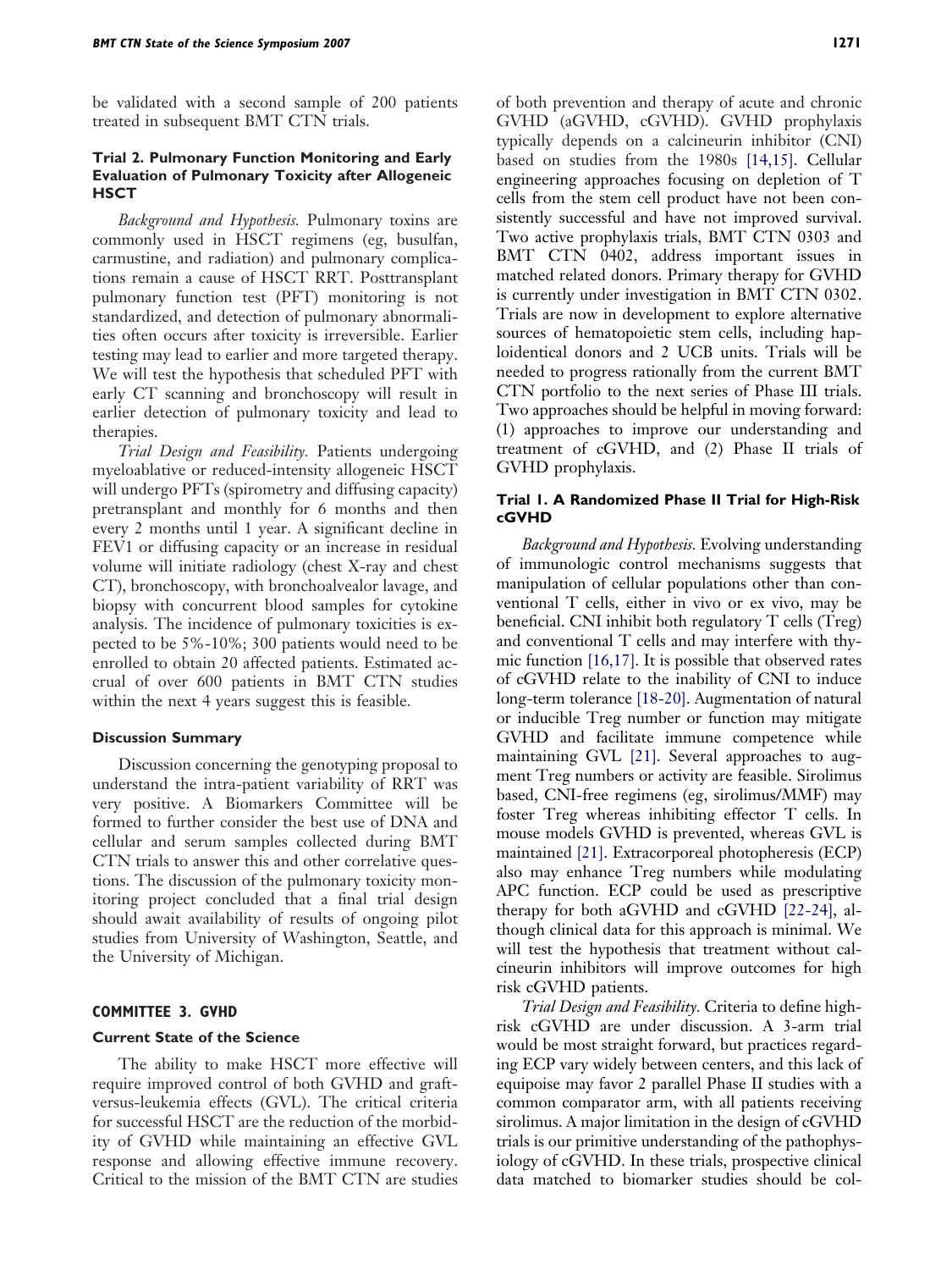lected. Prospective clinical trials must include detailed multimodality assessment of symptoms, functions, and clinical status to determine which manifestations are best amenable to reversal and best correlate with reduction in NRM. Comprehensive biomarker analysis in cGVHD should guide further exploratory and therapeutic studies [\[25\].](#page-15-0) We recommend the initiation of detailed, prospective assessments of biomarkers of cGVHD risk and relevant modulating factors. Studies should target the development of cGVHD, resistance to therapy, and relapse.

**Strategy 2.** Animal studies show that depletion of host antigen presenting cells (APCs) pre-HSCT or donor plus host APCs after HSCT may prevent GVHD [\[26,27\].](#page-15-0) Some single-center Phase II studies are currently exploring this approach to GVHD prophylaxis.

**Strategy 3.** Limited data suggest that enhancement of natural killer T cell (NKT) populations may limit GVHD, whereas sparing GVL [\[28\].](#page-15-0) Either endogenous NKT cell function could be enhanced or ex vivo selection and infusion of NK cells could be pursued. Alternatively, KIR selection strategies permissive of NK alloreactivity may limit GVHD.

## **Discussion Summary**

Considerable interest focused on the need for more preclinical work before we embark on trials designed to enhance Treg activity or modulation of APC numbers and function. In addition, the discussion identified the need for better understanding of the presentation of early-stage GVHD and the response of early-stage GVHD to therapy. Future trials will address these considerations by building on the current BMT CTN portfolio.

# **COMMITTEE 4. INFECTION AND IMMUNE RECONSTITUTION**

#### **Current State of the Science**

Delays in immune reconstitution or suboptimal recovery of immune function place the HSCT patient at prolonged risk for serious infection. The goal of any strategy to boost immune reconstitution is to prevent serious infection or reduce the interval of risk. The BMT CTN conducted a Phase III trial of antifungal prophylaxis in 600 allogeneic transplant patients comparing voriconazole to fluconazole with intensive galactomannan monitoring to determine the 6-month survival free of invasive fungal infection as the primary endpoint. Analysis of results will be known in late 2007. The BMT CTN is also conducting a prospective immune assessment using a limited number of immune assays as part of a Phase III trial in matched unrelated donor transplant recipients comparing peripheral blood to bone marrow as stem cell graft source. This trial has reached the halfway point in accrual; results will not be known for several years.

**Strategy 1.** *Detailed, Multicenter Longitudinal Studies of Functional Immune Reconstitution.* A number of single-center studies of global and pathogen-specific immune responses over time have been performed. Knowledge about the pace and extent of cellular and humoral immune reconstitution and information about factors that influence the pace of recovery is incomplete. Moreover, changes in transplant practices have occurred and considerable gaps in knowledge exist regarding the influences of several key variables, including the donor immune status prior to donation, the use of particular agents in the preparative regimen, age-related thymic involution, graft type, immunosuppressive regimens, and the type of donor. Different assays at different centers and different mixtures of types of patients make generalizations from studies at single centers difficult. Functional assays that allow more in-depth evaluation of immune reconstitution is complicated by the lack of understanding of standardized antigen preparations, particularly for pathogens with large antigen profiles, such as fungi. Finally, there is a lack of knowledge as to which assay (if any) predicts patients at greater risk for delayed or incomplete immune recovery.

**Strategy 2.** *Boost Global Immune Reconstitution.* Several molecules to enhance global immune reconstitution have been tested in preclinical models, and Phase I and II clinical trials are now underway in various stages. These include keratinocyte growth factor (KGF) [\[29-31\],](#page-15-0) luteinizing hormone-releasing hormone (LHRH) agonist [\[32\],](#page-15-0) and interleukin (IL)-7 [\[33,34\].](#page-15-0) Another molecule, IL-15, holds promise in preclinical models [\[35,36\].](#page-15-0) Findings from these trials will become known within the next 2 to 3 years, at which time we environ a Phase III trial of the most promising immunomodulatory molecule. Another approach to improve global immune reconstitution is to avoid immunosuppression posttransplant. Addbacks of certain cellular subsets selected to speed recovery may be part of such a strategy, but would be intimately involved in considerations of GVHD prophylaxis.

**Strategy 3.** *Enhance Pathogen-Specific Immunity.* Several clinical trials are underway to test vaccine strategies for pertinent pathogens that are important for HSCT. These include the protein-conjugate pneumococcal vaccine [\[37-39\],](#page-15-0) inactivated VZV vaccine [\[37-40\],](#page-15-0) and inactivated CMV vaccine [\[41\].](#page-15-0) These are being tested in adults with ablative conditioning regimens in allogeneic transplants using both sibling and unrelated donors. Several anti-CMV adoptive immunotherapy studies are also now underway. A Phase II study showed that the strategy of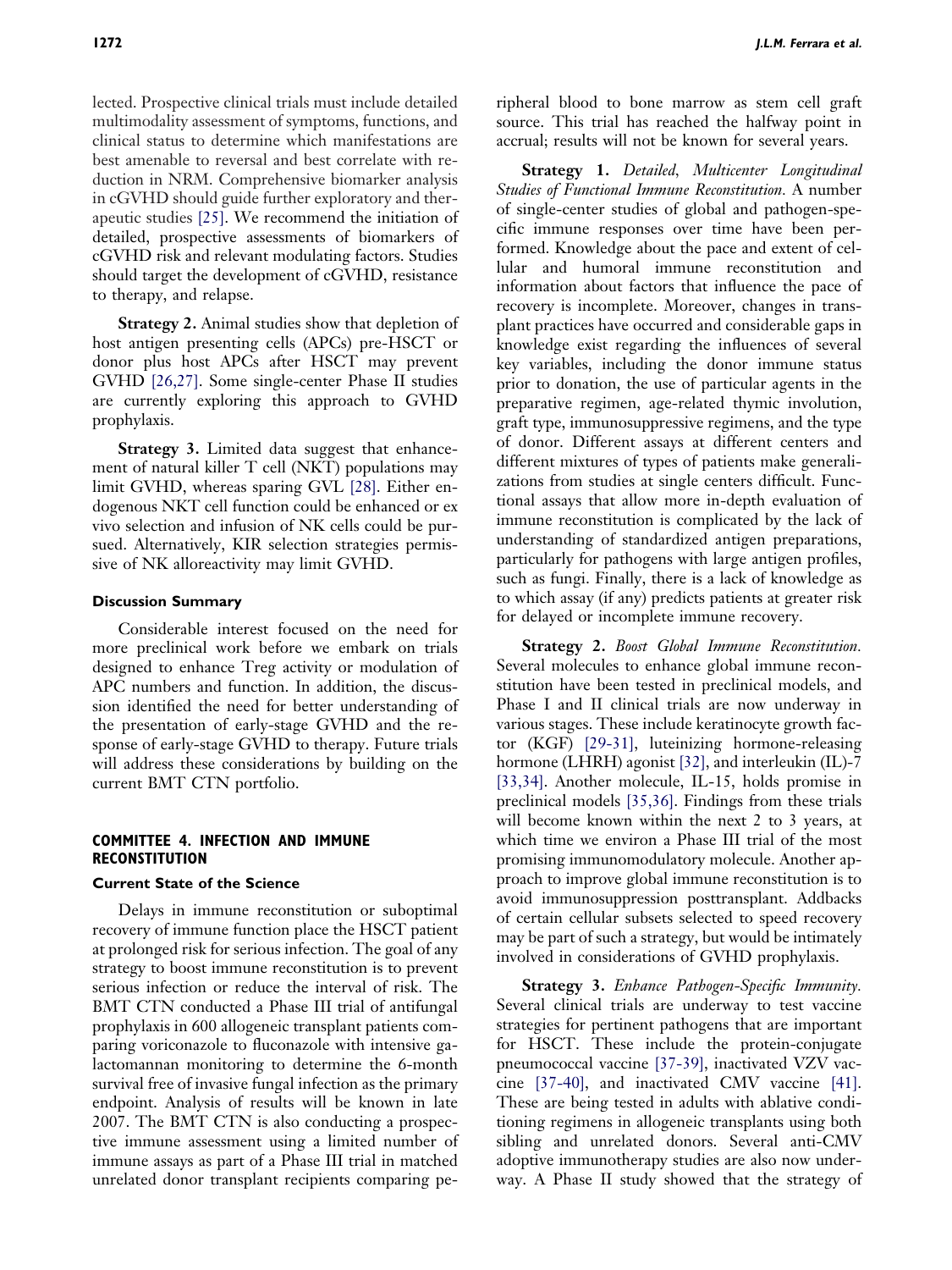prophylactic cytomegalovirus (CMV)-specific T cell therapy resulted in a similar rate of CMV disease but decreased the need for antiviral drugs and was associated with less neutropenia. Questions remain regarding the optimal composition and antigen specificity of the cellular product, standardization of immune function assays, clinical endpoints, use of antivirals, and logistical issues as to the manufacturing of the cells for large multicenter studies under GMP conditions.

#### **Discussion Summary**

Numerous comments were made of the need for reaching consensus on a standardized set of immune assays and timing of assessment before a therapeutic trial could be launched. The importance of defining safety of candidate interventions in pilot studies was emphasized.

#### **COMMITTEE 5. LATE EFFECTS/QUALITY OF LIFE**

# **Current State of the Science**

The BMT CTN has not conducted specific trials in late effects or quality of life (QOL). However, several trials incorporate QOL measures as secondary endpoints. Please note that treatment of cGVHD is addressed by the GVHD committee.

# **Trial 1. Educational Intervention to Improve Health Screening**

*Background and Hypothesis.* Limited data in HSCT survivors suggest they are no more likely to undergo preventive health procedures and engage in healthy behaviors than the general population despite a high incidence of late adverse treatment effects, frequent contact with the medical system, and elevated rates of morbidity and mortality. We will test the hypothesis that an educational intervention targeted at patients and/or physicians including structured reminders will improve compliance with recommendations for cancer screening, appropriate organ function testing, and screening for psychosocial distress when compared to standard care.

*Trial Design and Feasibility.* We propose a Phase III randomized trial to compare usual care to an intervention that heightens attention to potential medical, functional, and psychosocial complications after HSCT [\[42,43\].](#page-15-0) To improve standardization, accessibility, and generalizability, the intervention will be comprised of mailed information and web-based materials and/or phone calls delivered after HSCT. The study would use an intermediate endpoint, such as patient self-reported screening rates, health behaviors, and detection and treatment of late effects, as surrogates for improving the health of survivors. Generation of pilot and feasibility data for the intervention would be required.

# **Trial 2. Stress Management to Improve Physical and Emotional Functioning**

*Background and Hypothesis.* Many studies have documented deficits in QOL after HSCT but few have focused on testing interventions to improve QOL and functioning. Data from single centers suggest that exercise and stress management improves QOL and functional status in HSCT recipients [\[44-50\].](#page-15-0) We will test the hypothesis that participation in an exercise and stress management program reduces fatigue and stress and improves QOL in HSCT recipients.

*Trial Design and Feasibility.* We propose a Phase III randomized trial to compare usual care to a stress management intervention based upon exercise and relaxation/imagery techniques. The primary endpoints will be QOL and functional status. The advantages of such a study are: (1) high patient interest in an intervention aimed at improving QOL, (2) lack of competing studies, (3) abundant preliminary data to support conduct of a multicenter Phase III trial. Challenges include: (1) standardization of the intervention, (2) infrastructure at each center to deliver the intervention, (3) logistic difficulties associated with collection of patient-reported outcomes. Use of a self-administered intervention would mitigate the first 2 concerns.

# **Trial 3: Standardized Collection of Patient-Reported Outcomes**

*Background and Hypothesis.* Several ongoing BMT CTN studies collect patient-reported outcomes including QOL and functional status. Lack of agreement about the specific instruments, assessment points, data collection methods, and analysis plans limit QOL comparisons across trials. We will test the hypothesis that incorporation of a manageable set of QOL/symptom instruments across randomized trials will allow inter and intratrial comparisons.

*Trial Design and Feasibility.* Instruments will capture sociodemographic and work/school items for both pediatric and adult populations. Collection of QOL information prior to transplantation and at 1 and 3 years after HSCT would mirror the recommendations of the Stem Cell Transplant Outcomes Database (SCTOD). The core set of measurements should not require more than 10-15 minutes to complete. Some trials will require additional instruments and/or time points to address specific scientific questions. An on-line version of the core assessment would improve data quality and reduce long-term costs when used by patients with Web access. Housing QOL data in a reference database within the BMT CTN will facilitate cross/trial analysis. The major barrier to implementation will be adequate infrastructure at individual sites to collect high quality QOL data.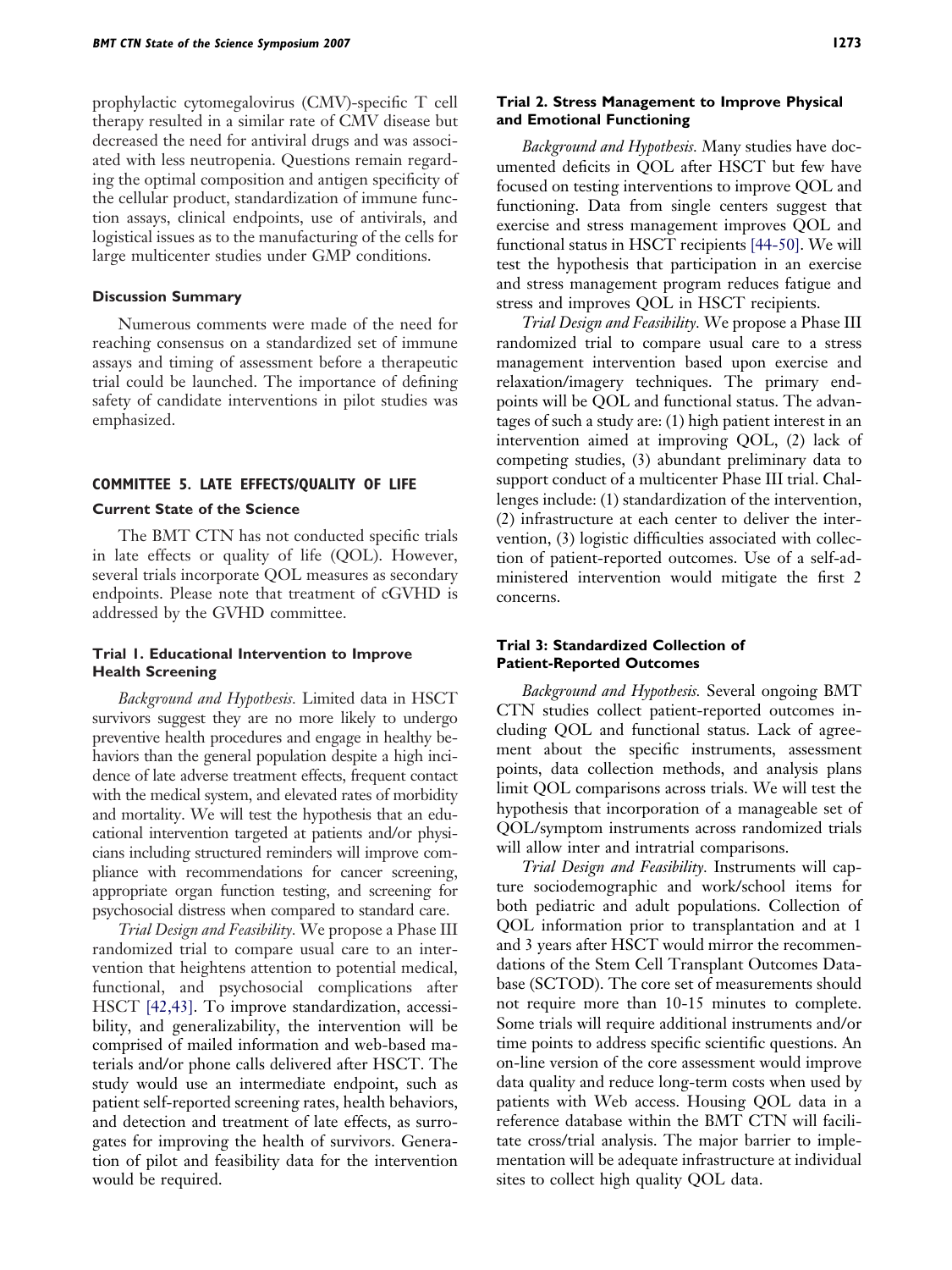#### **Discussion Summary**

Audience comments focused on the feasibility of the proposed interventions, data collection, the validity of the instruments and expected effect sizes, a potential placebo effect, anticipated difficulties with missing data, and whether additional study is necessary to know "best practices." There was also discussion about whether children could be included in the proposed studies.

#### **COMMITTEE 6. PEDIATRICS**

#### **Current State of the Science**

HSCTs in children and adolescents account for 20%-25% of all HSCTs performed in North America. Currently, more than 40% of unrelated donor transplants in children utilize UCB as the stem cell source (M. Eapen, personal communication). The BMT CTN, together with Children's Oncology Group (COG), is currently conducting a randomized Phase III trial testing whether the double cord blood transplants improve survival and engraftment and decreases the rate of leukemic relapse without increasing the rate of GVHD compared to single cord blood transplants. BMT CTN 0601 is a Phase II trial of nonmyeloablative unrelated donor HSCT for children with severe sickle cell disease. Two additional areas of HSCT trials applicable to children could be developed in the next additional 5 years.

# **Trial 1. Reduced Intensity Conditioning (RIC) for Hemophagocytic Lymphohistiocytosis (HLH)**

*Background and Hypothesis.* Hemophagocytic disorders are comprised primarily of HLH, but also include X-linked lymphoproliferative syndrome (XLP), Chediak-Higashi syndrome, and Griscelli syndrome. These nonmalignant syndromes are often fatal, and are characterized by hyperproduction of inflammatory cytokines such as tumor necrosis factor alpha (TNF). The diagnosis of HLH can be established by genetic and functional testing. Allogeneic HSCT is the only curative option but early transplant-related mortality (TRM) of 35% is a major barrier to success [\[51\].](#page-16-0) We will test the hypothesis that RIC will result in improved survival by decreased treatment-related mortality without loss of efficacy for patients with HLH.

*Trial Design and Feasibility.* We propose a definitive Phase II trial with a primary endpoint of day 100 mortality. Pilot data [\[52,53\]](#page-16-0) suggest that an RIC regimen is safe and effective in children with nonmalignant disorders, including HLH. Inhibition of TNF during transplant may be desirable both because TNF is implicated in transplant-related complications and is a specific mediator in HLH. In 2006, 26 transplants for HLH were registered at the CIBMTR. A single reference laboratory for HLH in North America provides an opportunity to characterize the disease at diagnosis. Accrual of 40-50 patients is feasible within 4 years.

# **Trial 2. Post HSCT Immunomodulation for Pediatric Acute Lymphoblastic Leukemia**

*Background and Hypothesis.* Leukemia relapse accounts for the majority of failures after transplant for acute lymphoblastic leukemia (ALL) [\[54\].](#page-16-0) One possible strategy is control of post-HSCT minimal residual disease (MRD). The mTOR inhibitor sirolimus to control MRD [\[55,56\]](#page-16-0) and MTX is highly synergistic with sirolimus in preclinical models of ALL. Alternative strategies would be the use of TLR7 and TLR9 agonists, which alter the immunogenicity of ALL blasts as well as induce an immunologically mediated antileukemia response [\[57,58\].](#page-16-0) A TLR7 agonist (imiquimod) is currently under investigation for refractory leukemia patients [\[59\].](#page-16-0) We will test the hypothesis that one of these agents will decrease leukemia relapse when used as maintenance therapy after HSCT.

*Trial Design and Feasibility.* Because the majority of relapses occur in the first post-HSCT year, the primary endpoint will be 1-year event-free survival. Maintenance therapy post-HSCT with a toll-like receptor agonist will begin within several weeks of the transplant and continue for the 1 year. One or more of these agents mentioned above should be available for Phase II trials within the next 4 years. Collaboration between the COG and the BMT CTN will ensure adequate accrual.

# **Discussion Summary**

There was a high level of enthusiasm by all HSCT physicians as well as support by the pediatric HSCT community for the HLH proposal. Further preliminary studies were thought to be required to develop immune modulation after HSCT. Pediatricians also strongly supported the prioritization of HSCT studies in lysosomal disorders, severe combined immune deficiencies, and hemaglobinopathies, as funding becomes available.

# **COMMITTEE 7. LEUKEMIA**

#### **Current State of the Science**

Leukemia is the most common indication for HSCT. As HSCT outcomes improve, there is clinical use of HSCT as early therapy for various leukemias. But new agents also have increased efficacy, and there are almost no comparisons of these therapeutic approaches. The committee selected from the following trials a large number of potentially important questions based on their broad relevance, the existence of sufficient preliminary data to warrant rapid activation of network-wide studies, and the likelihood of successful completion. Trials are organized by type of leukemia.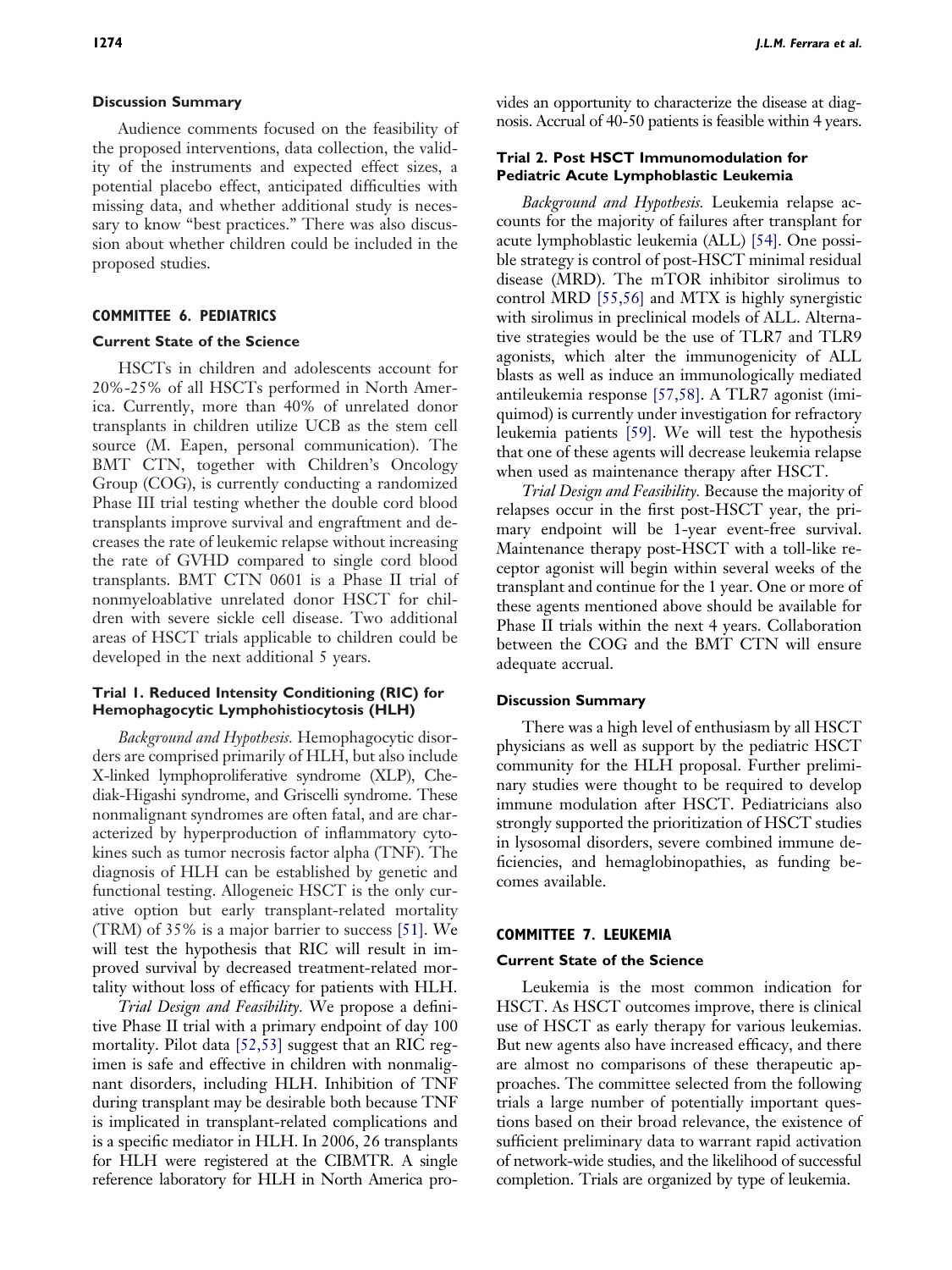#### **ALL**

# **Trial 1. A Prospective Trial of Allogeneic HSCT** and Modern Chemotherapy for Adult Ph+ ALL in **First CR**

*Background and Hypothesis.* Prior to the availability of imatinib and other BCR-ABL tyrosine kinase inhibitors, the outlook for patients with Ph+ ALL treated with conventional chemotherapy was extremely poor, and accordingly, allogeneic transplantation was the treatment of choice. Recently, several groups using imatinib in combination with conventional chemotherapy have reported outcomes in Ph ALL that rival those obtained with allogeneic transplantation [\[60-62\].](#page-16-0) Preliminary data suggest that the more potent tyrosine kinase inhibitor, dasatinib, can be combined with intensive chemotherapy safely. We will test the hypothesis that modern chemotherapy incorporating a tyrosine kinase inhibitor will yield disease-free survival (DFS) similar to that achieved with allogeneic HSCT.

*Trial Design and Feasibility.* We propose a Phase III, "biologic assignment" design. Patients will be entered at diagnosis and receive an allogeneic transplant in first CR if an appropriate donor is available, or be treated with  $HyperCVAD + d$ asatinib. Because patient evaluation will begin at diagnosis, this trial would be conducted in collaboration with cooperative groups. If the outcome of such a combination is equivalent to that achieved with allogeneic HSCT, then allogeneic HSCT could be reserved for patients at high risk of relapse or who have molecular evidence of MRD.

# **Trial 2. A Prospective Trial of Reduced Intensity Allogeneic HSCT for Patients with Ph**- **ALL in First CR Aged 35-60 years**

*Background and Hypothesis.* The recent MRC UKALL XII/ECOG E2993 trial demonstrated that for patients with Ph- ALL, HLA-matched sibling allogeneic transplantation results in a statistically significant improvement in survival, when compared to conventional chemotherapy [\[63\].](#page-16-0) This advantage was reduced in patients above age 35 because of an increase in TRM. We will test the hypothesis that the advantages of allogeneic HSCT in Ph- ALL in first remission in patients over age 35 can be improved using a less intensive preparative regimen.

*Trial Design and Feasibility.* We propose a Phase II trial in which patients with Ph- ALL, aged 35-60 years with matched siblings or appropriately matched unrelated donors will be treated with a transplant regimen of melphalan plus fludarabine. This question can be approached in an upcoming intergroup ALL study.

### **AML**

#### **Trial 1. A Prospective Trial of Allogeneic Transplantation versus Chemotherapy for Adults with AML in First CR Aged > 60 years**

*Background and Hypothesis.* The outcome for patients with AML over age 60 treated with conventional chemotherapy is generally poor, with a median DFS of 7-9 months and fewer than 15% alive diseasefree at 3 years [\[64\].](#page-16-0) Several groups have recently reported encouraging results using RIC regimens for this group of patients, including 3-year DFS rates of 44% for recipients of matched related transplants and 63% after matched unrelated transplantation [\[65\].](#page-16-0) There is a need to confirm these results in a prospective trial in which patients achieving CR are treated with transplantation if a suitable donor is available and those without donors treated with chemotherapy. We will test the hypothesis that reduced intensity allogeneic transplantation from a matched sibling or unrelated donor will provide longer survival compared with chemotherapy.

*Trial Design and Feasibility.* If the advantage with transplantation persists, this would change the standard of therapy for this group of individuals. A large trial of this type could only be performed in close collaboration with NCI cooperative groups. Representatives from all the groups have participated in this committee and are enthusiastic about the proposal.

# **Trial 2. A Prospective Randomized Trial of RIC versus Conventional Intensity Conditioning in Patients with AML Aged 35-60 years**

*Background and Hypothesis.* RIC regimens in older patients with AML in first remission are associated with relapse rates not too dissimilar from those seen with more intensive regimens in younger patients. Thus, the conduct of a prospective randomized comparison of a conventional intensive preparative regimen with an RIC regimen in middle-aged (35-60) patients with AML is warranted. We will test the hypothesis that any increase in relapse rates caused by a reduction in the intensity of conditioning in patients aged 35-60 years will be balanced by a reduction in TRM, leading to a safer and ultimately equally effective regimen.

*Trial Design and Feasibility.* Should equivalence be seen in the two approaches, this would both provide a safer and equally effective approach for patients, and would also provide a platform onto which leukemiaspecific therapies might be more easily added.

# **Trial 3. Unrelated Donor Transplantation versus Chemotherapy for High-Risk AML**

*Background and Hypothesis.* A recent meta-analysis of all studies published since 1995 that compare chemotherapy with allogeneic transplantation from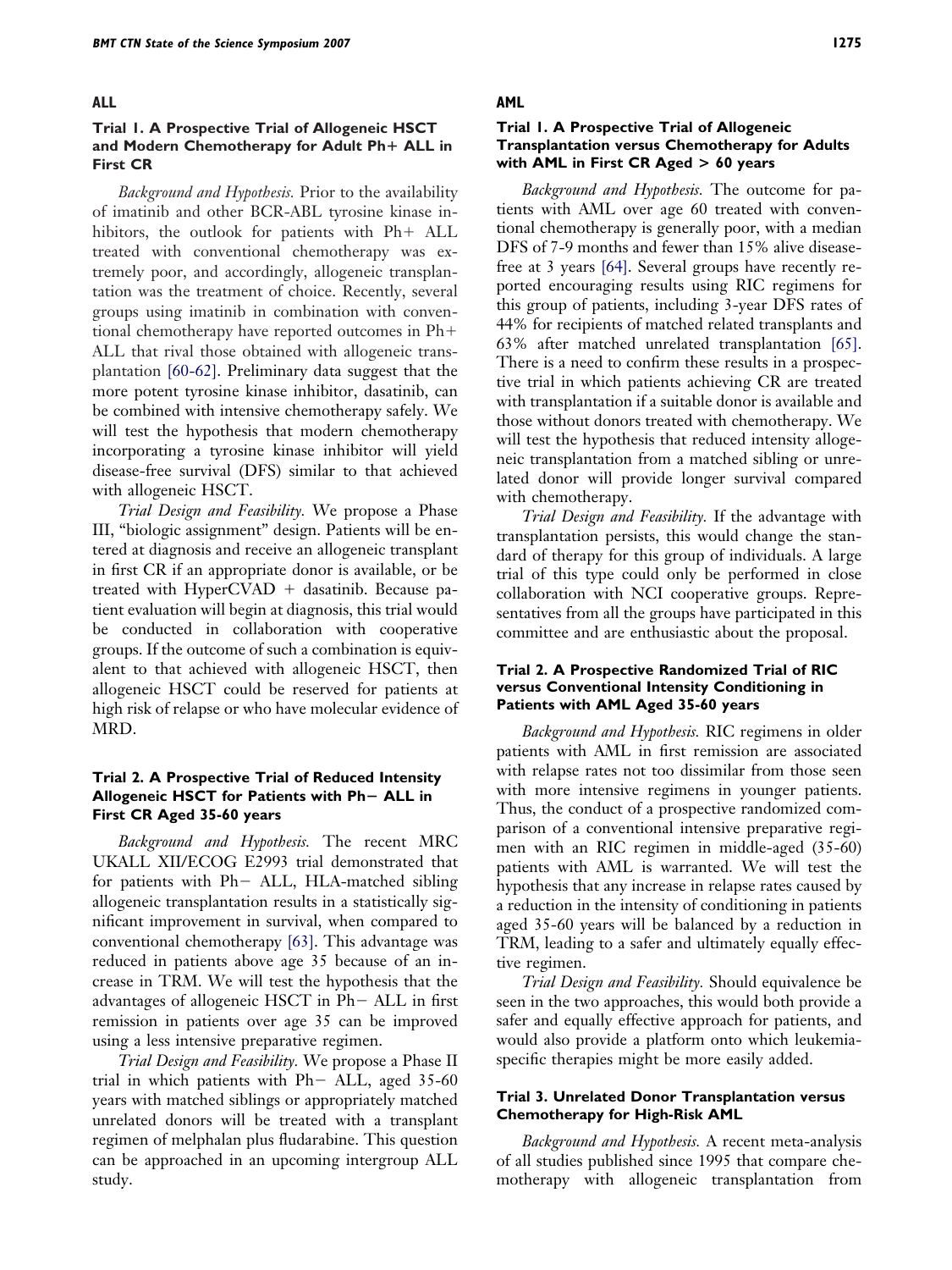matched siblings for adults aged 17-60 years reported a statistically significant survival advantage with allogeneic transplantation [\[1\].](#page-14-0) This advantage was particularly evident for patients with high-risk disease, as defined by cytogenetics. Use of alternative donors for this group of patients is unsettled, but single prospective trial suggests an advantage for unrelated donor transplantation [\[66\].](#page-16-0) We propose a prospective trial comparing the results of unrelated allogeneic transplantation with conventional chemotherapy in younger patients (aged  $< 60$  years) with high-risk AML in first remission.

*Trial Design and Feasibility.* The details of this trial are discussed in more detail in the report of Committee 1.

#### **CHRONIC LYMPHOCYTIC LEUKEMIA (CLL)**

# **Trial 1. A Phase II Trial of Reduced Intensity Allogeneic Transplantation for Patients with very High-Risk CLL**

*Background and Hypothesis.* Approximately 25% of patients with CLL will have chromosomal abnormalities involving 17p13.3 and 11q22–23. These patients tend to have a particularly aggressive form of CLL, with a higher likelihood of transformation to an aggressive lymphoma and a shorter overall survival (OS) [\[67\].](#page-16-0) Preliminary results with reduced intensity allogeneic transplantation in patients with fludarabineresistant CLL have yielded encouraging results [\[68\].](#page-16-0) Thus, a question of considerable interest would be the utility of reduced intensity allogeneic transplantation applied early in the course of patients with cytogenetically defined high-risk disease. We will test the hypothesis that reduced intensity allogeneic HSCT will improve survival compared to historical controls in patients with very high-risk CLL.

*Trial Design and Feasibility.* Given the limited preliminary data and the great variability of CLL patients, we acknowledge that a randomized trial is premature and would be difficult to perform. However, a Phase II trial of this approach would be informative and of high interest.

#### **CHRONIC MYELOGENOUS LEUKEMIA (CML)**

The use of HSCT in the treatment of CML is now largely limited to patients who have failed treatment with tyrosine kinase inhibitors. Although a large number of questions exist about the appropriate use of transplantation in CML, including, for example, the importance of molecular monitoring to allow early transplant in patients developing tyrosine kinase resistance, the committee was unable to identify a clinical trial in CML with a high likelihood of successful

completion because of small numbers of patients and the rapid development of new drugs.

#### **MYELODYSPLASIA (MDS)**

Patients with MDS, who are transplanted with earlier stage disease (as determined, for example, by International Prognostic Scoring System [IPSS]) tend to have a superior outcome [\[69\].](#page-16-0) However, it is unknown whether attempts to improve the IPSS score pretransplant result in an overall clinical benefit. The committee recognized that a question of general interest is the utility of DNA methyl-transferase inhibitor therapy prior to proceeding to an allogeneic transplant (for patients with intermediate-2/high-risk MDS) [\[69a\].](#page-16-0) However, concerns about the likelihood of successfully completing such a study prevented its inclusion on our high priority list.

#### **Discussion Summary**

High enthusiasm was expressed for all trials. There was some concern expressed regarding the feasibility of the AML trials. The audience appreciated the thoughtful deliberations of the committee and was especially enthusiastic about potential collaborations between the BMT CTN and the NCI cooperative groups to ask these important questions regarding the role of HSCT as primary therapy for several leukemias.

#### **COMMITTEE 8. LYMPHOMA**

### **Current State of the Science**

HSCT is a proved curative treatment modality for many patients with non-Hodgkin lymphoma (NHL) and Hodgkin disease, but relapse after HSCT remains the leading cause of treatment failure. The BMT CTN is exploring strategies to reduce the risk of lymphoma relapse, including incorporation of novel treatments such as radioimmunoconjugates to augment the conditioning regimen. Identification of important biologic characteristics to guide these therapies or provide earlier recognition of high-risk patients is central to these goals.

**Strategy 1.** Allogeneic nonmyeloablative conditioning regimen is a recent advance in the field of HSCT that has broadened its applicability. A growing number of published reports have demonstrated the efficacy of nonmyeloablative transplantation (NMT) in NHL including in patients who had failed standard therapy or relapsed after prior autologous HSCT [\[28,70\].](#page-15-0) Thus, the exact role and optimal timing of NMT is an unanswered question that warrants further investigation. Phase II trials could initially best answer these questions. The lymphoma subtypes with dem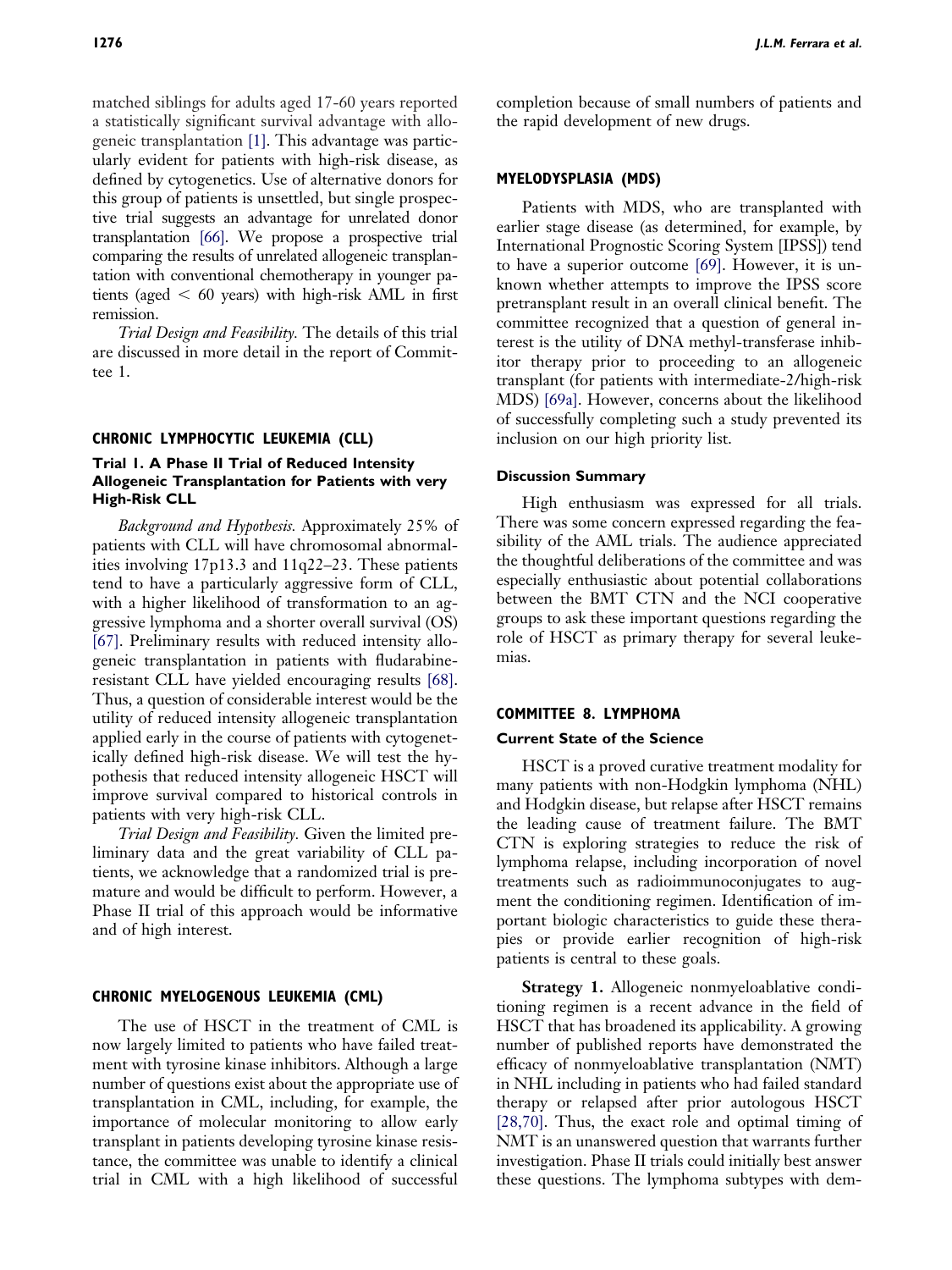onstrated sensitivity to a graft-versus-tumor (GVT) effect such as mantle cell lymphoma [\[71,72\]](#page-16-0) and follicular cell lymphoma [\[73\]](#page-16-0) are subtypes in which NMT should be explored. A multicenter Phase II study of NMT for relapsed follicular cell lymphoma is in an advanced stage of protocol development. Diffuse large cell lymphoma (DLCL) is the most common NHL subtype, and more options are needed for patients with recurrent DLCL who fail to demonstrate significant response to salvage chemotherapy. Thus, a prospective approach comparing autologous HSCT versus autologous followed by NMT could be considered if sufficient data existed to support the role of autologous followed by NMT for high-risk DLCL patients.

**Strategy 2.** Patients with T cell lymphomas typically respond to frontline therapy but relapse, commonly leading to shortened survivals despite the use of autologous HSCT as consolidation therapy in CRI or as a salvage therapy [\[74\].](#page-16-0) These observations underscore the need for investigation of allogeneic HSCT in this lymphoma subtype, but progress has been limited partly because of the low incidence and the heterogeneity of histologies in this particular NHL subtype. These problems could be addressed by the BMT CTN in a multi-institutional fashion.

**Strategy 3.** Demonstration of the role of autologous transplantation for the treatment of certain subsets of NHL such as mantle cell lymphoma or T cell lymphomas are attractive areas of study. For example, a randomized comparison between standard chemotherapy with HyperCVAD autologous HSCT could be pursued for the upfront treatment of mantle cell lymphoma.

#### **Discussion Summary**

The major goal of future studies is to validate the role of autologous transplantation in the treatment of subsets of patients and to explore allogeneic transplantation for patients with high-risk disease. The biologic basis of the immune response and potential target antigens is of critical importance. Compilation of tissue samples for future immunologic analysis would be vital in achieving these goals. Additionally, the growing evidence implicating B cells in the pathogenesis of GVHD and cGVHD [\[75\]](#page-16-0) supports the investigation of B cell depletion before, during, or after the conditioning regimen in assessing GVHD risk. Obstacles that hinder accrual of lymphoma patients to HSCT clinical trials include the heterogeneity of the disease and the availability of numerous nontransplant options. Lack of definitive response criteria and variability in intensity of NMT conditioning regimens are additional hurdles. Effectively harnessing the GVT responses with acceptable toxicity should be the integral goal of these trials. The advent of prognostic indices such as the IPI [\[8\],](#page-14-0) FLIPI [\[76,77\],](#page-16-0) FDG-PET scanning to assess response, and gene expression profiling [\[78\]](#page-16-0) may further help identify which patients may most benefit from HSCT.

### **COMMITTEE 9. MULTIPLE MYELOMA**

#### **Current State of the Science**

Although autologous HSCT has been shown to benefit patients with multiple myeloma (MM), the availability of new therapies has persuaded many patients and physicians that high-dose therapy (HDT) has a limited role as consolidation. Overcoming this barrier will require a concerted education effort. Significant knowledge gaps regarding the biology of myeloma and its treatment also hamper the efforts of developing rationale risk-tailored therapies.

# **Trial 1. The Role of Continued HDT with Autologous HSCT for All Symptomatic Myeloma Patients**

*Background and Hypothesis.* MM is the most common indication for HDT with autologous HSCT [\[79\].](#page-16-0) The availability of new agents and combinations now result in CR and near CR rates of over 50% [\[80\].](#page-16-0) In this context, we will test the hypothesis that autologous HSCT will provide a survival advantage when used as early consideration as therapy for MM.

*Trial Design and Feasibility.* We propose a Phase III randomized trial for patients with newly diagnosed MM of early consolidation with HDT versus HDT upon relapse. Lack of consensus regarding optimal induction therapy as well as strong patient and physician preferences makes this study difficult to conduct. However, many cooperative groups are currently exploring the issue of optimal induction therapy for MM, and once these are concluded the role of consolidation therapy with ASCT can be reexplored. The BMT CTN is collaborating with ECOG and CALGB in a national trial to explore the role of posttransplant consolidation. Once this trial is concluded, we prepare to test the hypothesis that there is no benefit of tandem transplantation in the context of modern therapy for MM. This trial will randomize patients to receive 1 of 3 therapies after the first transplant: second autologous HSCT; 4 cycles of combination therapy with bortezomib, lenalinomide, dexamethasone, or observation. All patients will receive lenalinomide maintenance therapy.

**Strategy 1.** The Role for Allografting in Myeloma. The results of the recently published Italian study as well as the ongoing BMT CTN 0102 trial will help determine the role of allografting in MM [\[81\].](#page-16-0)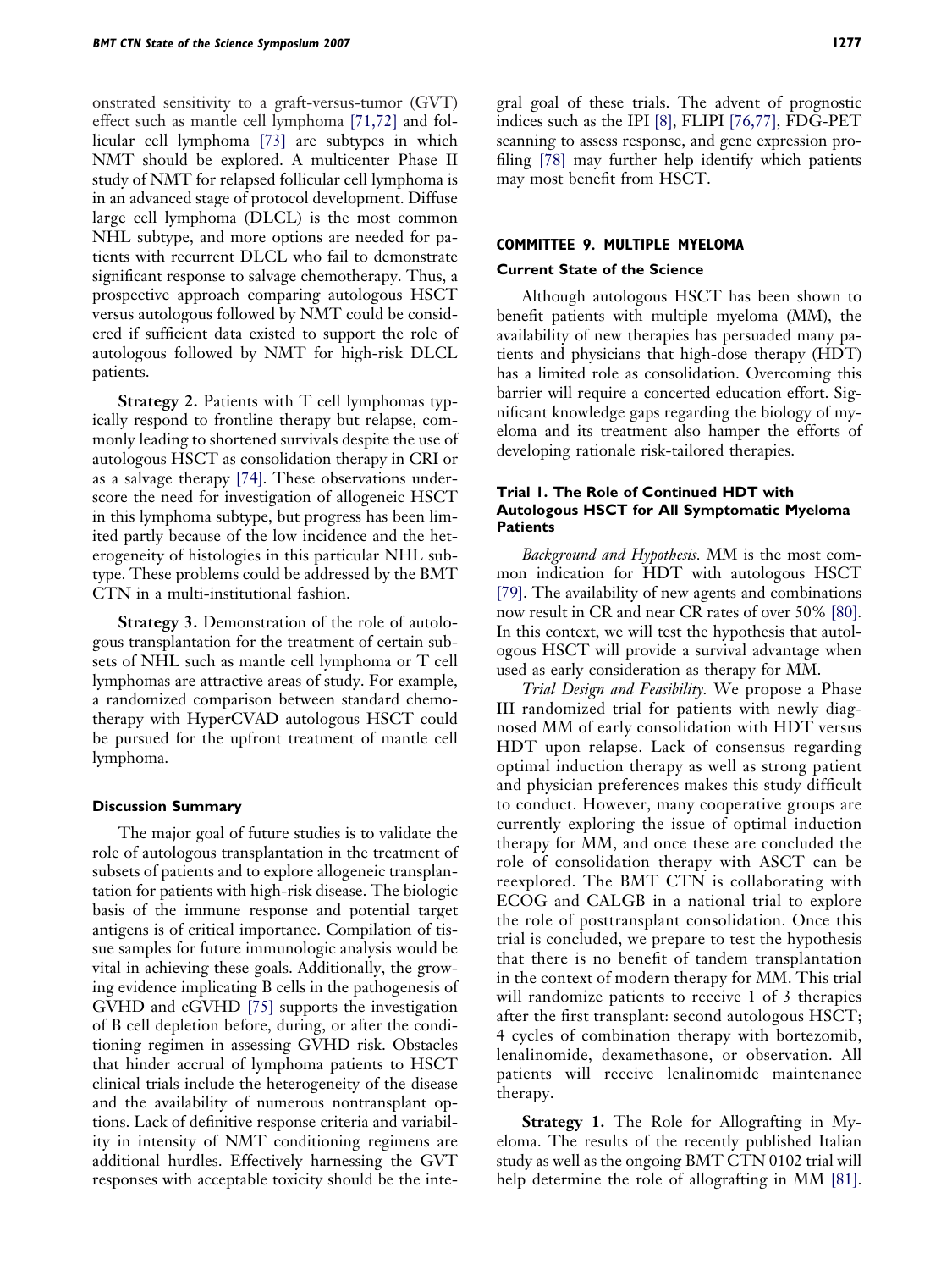The lack of sibling donors in most patients and the toxicity of this treatment modality will impede the use of allografting as frontline treatment in most patients. Because disease relapse remains the single most important cause of treatment failure in patients receiving RIC allografts for myeloma, allografting studies should focus on new graft-versus-myeloma targets, novel posttransplant strategies, as well as different conditioning regimens. Currently, a CIBMTR pilot trial of posttransplant lenalinomide maintenance is being designed and will begin later this year.

**Strategy 2.** The Use of CR as a Surrogate Marker for Long-Term Survival and Disease Control. The use of CR as an endpoint in MM trials is increasingly controversial [\[82\].](#page-16-0) Prospective evaluations of new molecular markers for specific cytogenetic abnormalities and other plasma cell indicators need to be incorporated into future trials.

# **Discussion Summary**

The SOSS participants felt that an early versus late transplant study was the most important question to address and encouraged the group to explore the idea again once an optimal induction treatment was identified. The participants also considered that continued study of allogeneic transplantation with curative intent should be a priority, particularly in younger patients or patients with high risk disease. Novel transplant strategies aimed at improving outcomes by reducing rates of relapse or severe cGVHD were also priorities. Finally, there was a general consensus that validation of the new response criteria for myeloma using samples from the current BMT CTN trial would be an important addition to our fund of knowledge.

## **COMMITTEE 10. NONMALIGNANT DISORDERS**

#### **Current State of the Science**

Nonmalignant but life-threatening hematologic disorders such as AA, paroxysmal nocturnal hemoglobinuria, and thalassemia major have been treated with allogeneic HSCT for decades. Recently, there is significant interest in autologous HSCT as a therapy that could eliminate an individual's autoreactive lymphocytes in severe autoimmune disease such as systemic lupus erthamatosies (SLE), multiple sclerosis (MS), and inflammatory bowel disease. In addition, investigators are exploring the potential of allogeneic HSCT to treat these same autoimmune diseases.

# **Trial 1. GVHD Prophylaxis Using Mesenchymal Cells (MSC) in Matched-Related Donor Allogeneic Transplantation for Severe Aplastic Anemia**

*Background and Hypothesis.* Allogeneic HSCT can provide long-term disease control and potential cure of nonmalignant diseases, including autoimmune diseases [\[81,83-86\].](#page-16-0) The main limitation to the application of allogeneic HSCT for the treatment of nonmalignant disorders is GVHD. MSC have immunomodulatory activity that may be beneficial in preventing GVHD and may also have a role in healing damaged tissue [\[87,88\].](#page-17-0) AA would be ideal as a model disease for testing the potential of MSC to prevent GVHD. We will test the hypothesis that administration of MSC will prevent GVHD and facilitate tissue repair after allogeneic HSCT for AA.

*Trial Design and Feasibility.* We propose a randomized Phase II trial of MSC infusion after HLA identical sibling donor HSCT for severe AA in an attempt to reduce the incidence of aGVHD from 50% to 25%. MSCs will be derived from the sibling donor, and serial determinations will document the persistence of donor-derived MSC in recipients. The optimal pretransplant conditioning regimen for AA (and unrelated donor HSCT) is currently being determined in the BMT CTN 0301 trial [\[89\].](#page-17-0) The proposed protocol would take advantage of the experiences from this trial and build on the existing protocol team's experience. To limit the heterogeneity of MSCs, common standard operating procedures (SOPs) will be developed and the cells produced by the NIH funded Production Assistance to Cell Therapy (PACT) facilities.

# **Trial 2. CD 34 Selected Autologous HSCT for Severe Crohn's Disease**

*Background and Hypothesis.* Preliminary data suggest that Crohn's disease may also be amenable to therapy with autologous HSCT, which has shown promise in controlling several autoimmune diseases [\[90-92\].](#page-17-0) The mechanism of disease control is purported to be through resetting of the patient's immune system. Currently there are 3 national trials supported by the NIAID of autologous HSCT in patients with autoimmune diseases. Uncontrolled single-center data suggest efficacy for autologous HSCT in severe Crohn's disease [\[93,94\],](#page-17-0) and a multinational trial is currently accruing patients in Europe. We will test the hypothesis that autologous HSCT may result in improved survival for poor prognosis inflammatory bowel disease.

*Trial Design and Feasibility.* We propose a randomized Phase II trial of autologous HSCT for therapyrefractory Crohn's disease using positively selected  $CD$  34<sup>+</sup> peripheral blood progenitor cells (PBPC). Primary endpoints will be DFS, with secondary endpoints of OS, RRT, QOL, and disease. Crohn's disease activity (CDA) will be measured by the CDA index. Such an approach is currently being explored in Europe and the NIAID is very interested in this concept. Mortality in severe Crohn's disease is high, and gastrointestinal physicians would likely collaborate in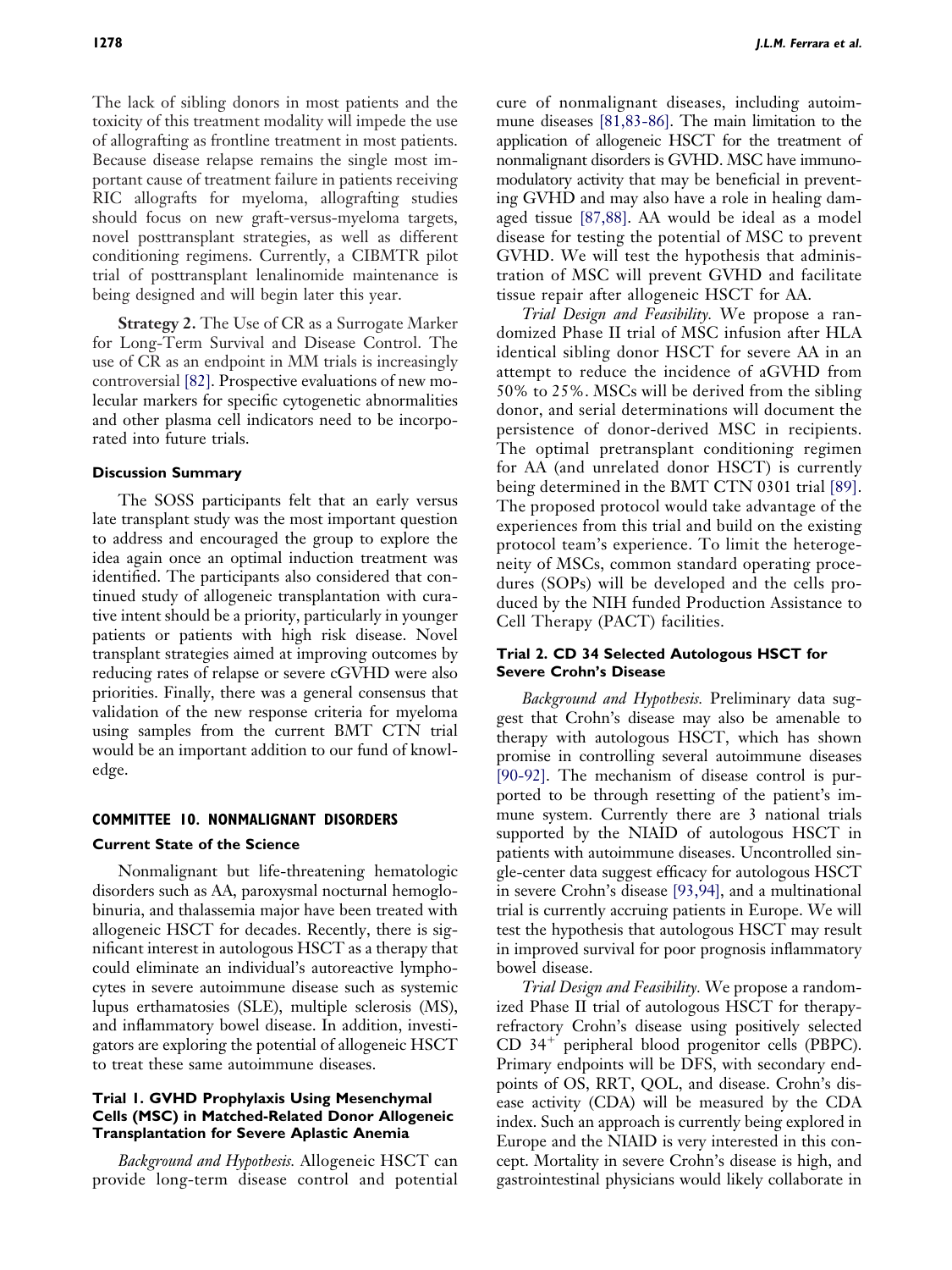such an effort. Appropriately designed, a U.S. trial could be complementary to the current European trial but with sufficient commonality with regard to eligibility and outcome measures to allow interstudy comparisons or potentially a pooled analysis.

### **Discussion Summary**

During the discussion there was much enthusiasm for the future potential of mesenchymal cells in the area of allogeneic transplantation and regenerative medicine, although at present, the participants thought that the strategy was too early in development for a large network trial. There was also concern that HLA matched sibling donor transplants for AA may not be the best setting for such an early study as the outcomes are already very good despite GVHD and cGVHD. There was more enthusiasm for autologous HSCT in severe, refractory Crohn's disease with vigorous discussion of key issues such as eligibility, the conditioning regimen, and the role of  $CD34<sup>+</sup>$  selection. There was consensus to make preliminary enquiries of gastrointestinal physicians who currently manage such patients to determine their willingness to participate in such a trial.

# **COMMITTEE 11. GENE AND CELL THERAPY**

# **Current State of the Science**

Randomized trials are currently ongoing using MSC to treat aGVHD and Thymidine Kinase (TK) transduced T cells to augment immune recovery and treat relapse posttransplant. Global considerations with cell and gene therapy studies include multiple regulatory issues, including IND requirements, production of cells, clinical grade vectors and ancillary reagents, and manufacture of centralized versus multicenter cellular products. BMT CTN, in collaboration with other NHLBI resources such as PACT, can potentially support central administration, legal indemnification, clinical regulatory affairs, GMP vector manufacturing, and cell processing to facilitate advancement of these approaches. Cell therapy studies may extend traditional HSCT applications, and the BMT CTN could create a cellular therapy committee with the goal of fostering research across multiple transplant and nontransplant disciplines.

**Strategy 1.** *Immunotherapies.* Although multivirus specific CTLs have efficacy, the current methodology using repeated stimulation with APC cells expressing viral antigens is too cumbersome to use in multicenter trials [\[95\].](#page-17-0) Similar approaches using allodepleted T cells are still being optimized [\[96,97\].](#page-17-0) Alternative means of reconstituting antiviral immunity include rapid selection processes using tetramer selection or gamma-interferon capture,

but the former product has restricted specificity, whereas the latter is limited by low yields. Another option is to evaluate banked allogeneic lines, which could be manufactured with the assistance of PACT; a recent study showed activity of allogeneic Epstein-Barr virus (EBV)-specific CTL lines in patients with posttransplant lymphoma [\[98\].](#page-17-0) Transport of manufactured NK cell products has been validated, and thus a Minnesota regimen transferring haploidentical NK cells prior to a reduced intensity conditioning regimen may be ready for transfer to multicenter trials [\[99\].](#page-17-0) Tumor vaccine approaches using genetically modified cells have also shown activity posttransplant, and because a single bank can be made, this approach could feasibly be translated to BMT CTN. An alternative would be to develop a vaccination study using PR1 and WT1 peptides [\[100\].](#page-17-0)

**Strategy 2.** *Gene Therapies.* The administration of donor lymphocyte infusions (DLI) post-HSCT is limited by the development of GVHD. Insertion of a conditional "suicide" gene (eg, HSV-TK) into the T cells prior to infusion allows them to be eliminated if they cause GVHD [\[101,102\].](#page-17-0) Multiple variations to this approach (vector, gene, and timing) may affect efficacy and need to be tested in clinical trials. The genes encoding the T cell receptors from antitumor CTL or chimeric molecules combining antibody elements that bind to tumor-associated antigens with intracellular signaling domains from T cell receptors can be inserted into mature T cells or into hematopoietic stem cells to engineer T cells with specific antitumor activity. Initial studies are focused on CD19 as a tumor-associated antigen of B lymphoid malignancies [\[103\].](#page-17-0) Several single-center trials of these approaches will open in the United States soon, but important logistic and legal issues will need to be resolved to move these studies from their single sites of origin to multiple sites. There are also a number of single-center studies exploring drug resistance gene therapy, a technology that could be used in future studies to improve allogeneic transplantation strategies.

**Strategy 3.** *Mesenchymal Cells.* The clinical application most amendable to a multicenter study is the use of MSCs to prevent/treat GVHD and/or to foster engraftment of hematopoietic stem cells [\[104,105\].](#page-17-0) Although the European Group for Blood and Marrow Transplant (EBMT) is currently conducting such studies, the MSCs are processed locally raising the possibility of heterogeneity of the MSC preparations among different institutions. A trial using homogenous MSC population would advance the field, for example, in SAA where stable engraftment is a "cure," and GVHD/GVL is of no therapeutic value. Further, PACT could produce the MSCs for all sites using a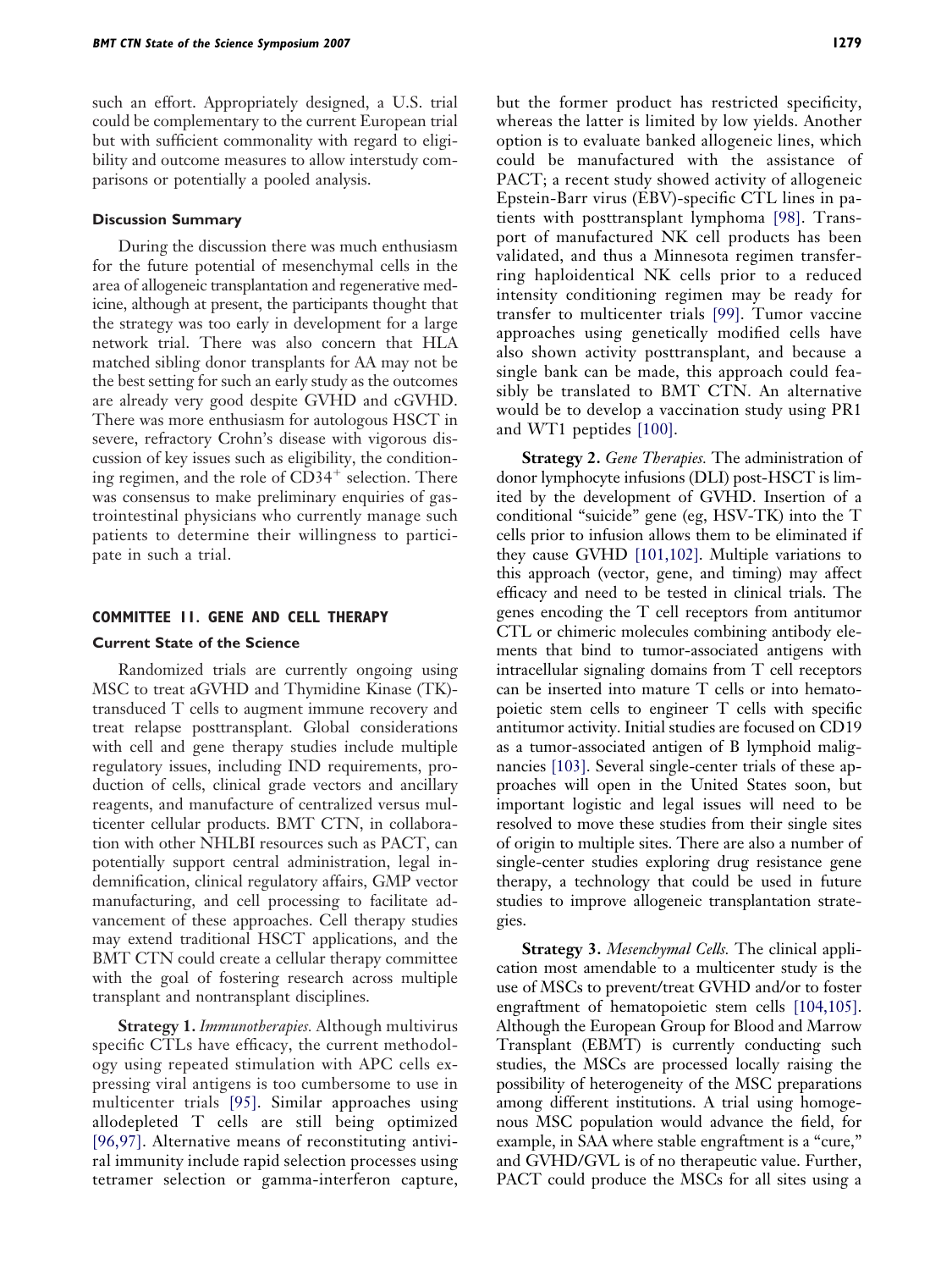standardized isolation and expansion protocol that is free of fetal calf serum (FCS).

# **Discussion Summary**

The audience agreed that more preliminary single-center data are needed on the gene transfer approaches discussed before multicenter trials could be considered. They also felt that the setting of matched sibling transplant for nonmalignant disease may not be the best scenario to evaluate mesenchymal cells. Early relapse (eg, detectable minimal residual disease post-HSCT) was suggested as a good setting to assess the use of DLI with suicide gene for GVHD recall. There was support for a Phase II trial of allogeneic closely HLA-matched virus-specific CTLs to treat adenoviral infections.

# **COMMITTEE 12. CLINICAL TRIAL DESIGN**

### **Current State of the Science**

A major impediment to successful implementation and completion of clinical trials in HSCT (and other fields) is the amount of time and effort required to activate studies in individual institutions, to ensure compliance with often complex protocols and to complete and submit data for large numbers of required observations [\[106\].](#page-17-0) Funding for trials is often inadequate for these activities. The HSCT community should simplify HSCT protocols as much as possible and minimize the work required to participate, considering each of the following:

- 1. protocols should allow the use of institutional standards for nonessential selection criteria and clinical management practices;
- 2. the number and frequency of required observations should be limited to the minimum necessary to assess primary and secondary outcomes;
- 3. in deciding which secondary outcomes to assess, the potential value of the information obtained should be carefully weighed against the cost of obtaining it;
- 4. duplication of data collection should be avoided, and further consensus should be developed for HSCT-related common data elements to be used by all investigators planning clinical trials. Protocol-specific data collection instruments should build on the consensus datasets developed by CIB-MTR and EBMT. These datasets have already been adopted by Foundation for Accreditation of Cellular Therapy (FACT) and the congressionally mandated SCTOD;
- 5. information systems that can interface with local and other network databases should be developed so that clinical data entered locally for institutional purposes can be used to comply with protocolmandated data submission ("enter once, use often"

principle); data submitted to the SCTOD should be shared with organizations doing clinical trials;

- 6. central institutional review board (IRB) review (rather than individual IRB review) should be encouraged;
- 7. improved accounting models should be developed to address the actual expense of conducting trials;
- 8. in developing trials, The BMT CTN should increase involvement of individuals/centers beyond the Steering Committee and Core Centers to ensure that issues of cost, feasibility, and relevance are better addressed and to enhance participation.

The use of combined Phase II-III designs would minimize the time spent activating trials. When Phase II and III trials are conducted separately, the Phase II trial is usually not randomized and compares an experimental therapy to a historical rate that may be either unknown or subject to selection bias [\[106-110\];](#page-17-0) enrolled patients cannot be used in a subsequent Phase III comparison. Additionally, the Phase III trial must go through a completely separate protocol development, review, and activation process. A seamless transition between Phase II and Phase III could increase efficiency by decreasing the total number of patients required and by avoiding the need for development, review and activation of a second protocol [\[111-115\].](#page-17-0) In the combined Phase II-III approach, a randomized Phase II stage employs a "screening" rule based on an unbiased comparison of the treatment and control arms; these criteria can include the planned primary endpoint for the Phase III portion of the trial, but may consider other endpoints. If screening criteria are met, the study moves into Phase III. Patients enrolled in the Phase II stage may be included in the Phase III comparison, possibly reducing the total sample size. One disadvantage is that more patients are needed for the Phase II stage of such trials than for single-arm Phase II trials. In selecting a design, it is important to consider (1) the reliability of the estimated historical rate, and (2) the amount of experience with the new treatment, because Phase II randomization may be more acceptable for a treatment with more extensive prior experience. A variation of the Phase II/III design uses group sequential methods in a Phase III study to accommodate early stopping for efficacy or futility.

#### **Discussion Summary**

The audience was in general agreement with the recommendations, including simplifying protocols, broadening eligibility criteria, and permitting institutional standards for supportive care to the extent possible. It was felt that this would increase accrual and decrease the need for multiple amendments. The increasing complexity of the IRB and informed consent process and the need to simplify data reporting were also emphasized.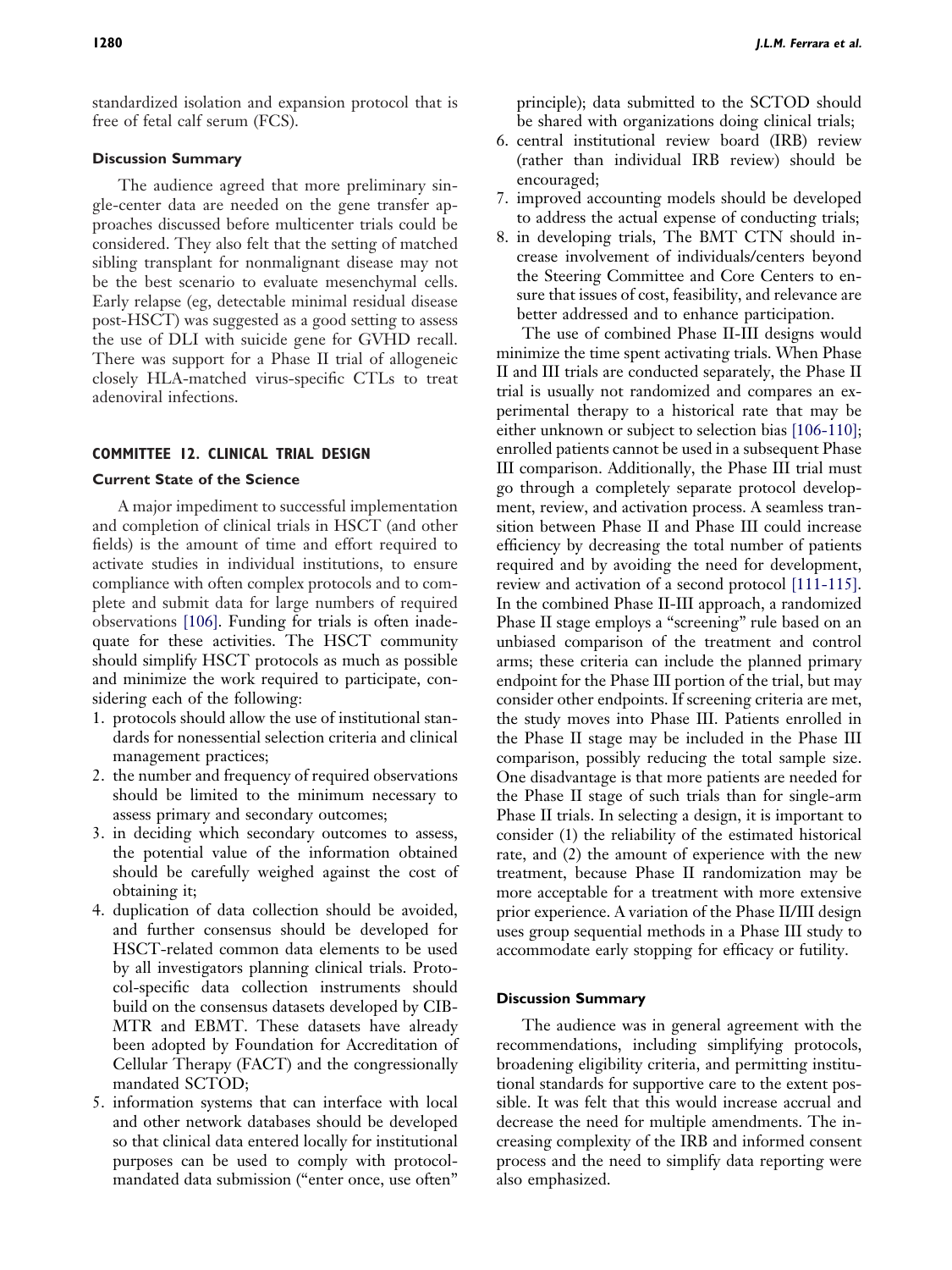# **CONCLUSIONS**

The SOSS fully met expectations to frame the BMT CTN scientific agenda for the next several years. Following the presentation and discussion of all 12 committees, the Chairs, together with several of the international panel of experts, reviewed the discussions and made recommendations. High priority was given only to those protocols with sufficient preliminary data to begin protocol design and studies that awaited completion of ongoing trials were given lower priority. Of the 20 trials proposed, high enthusiasm was generally expressed for the following 11 protocols:

- 1. **GVHD:** Phase II trial of calcineurin-free regimens in patients with high risk cGVHD.
- 2. **QOL:** Phase III comparison of peritransplant stress management interventions.
- 3. **MM:** Phase III comparison of tandem transplant versus consolidation therapy with bortezomib, lenalinomide, dexamethasone, versus immediate maintenance therapy with lenalinoimide in patients receiving 1 autotransplant of VRD as consolidation therapy for MM.
- 4. **AML:** Phase III comparison of chemotherapy versus unrelated donor in patients with high-risk AML in CR1.
- 5. **AML:** Phase III comparison of full intensity conditioning versus RIC in allogeneic HSCT recipients with AML aged 30-60 years.
- 6. **ALL:** Phase III comparison of chemotherapy dasatinib versus allogeneic HSCT in patients with  $Ph+ALL.$
- 7. **CLL:** Phase II trial of reduced-intensity allogeneic HSCT in patients with very high-risk CLL.
- 8. **Lymphoma:** Phase II trial of reduced intensity allogeneic HSCT as primary therapy for T cell lymphoma.
- 9. **HLH:** Phase II trial of reduced intensity allogeneic HSCT in children with HLH.
- 10. **Nonmalignant diseases:** Phase II trial of autologous HSCT for refractory Crohn's disease.
- 11. **Cell therapy:** Phase II trial of HLA-matched, viral-specific CTLs to treat adenoviral infections. The symposium leadership also unanimously rec-

ommended the formation of a Biomarkers Committee that would consider appropriate standardization of sample banks and potential processing across all network protocols. The search for biomarkers is proceeding in many other diseases and the BMT CTN will benefit from discussion and interchange with those groups on a regular basis.

**Committee 1 Committee 2**

Claudio Anasetti (Chair)

Edward Stadtmauer (Chair)

Juliet Barker Roberta Adams William Bensinger Edward Ball Dennis Confer

Ephraim Fuchs Paul Richardson John Hansen Robert Soiffer Robertson Parkman Mohamed Sorror John Wagner Gregory Yanik Edmund (Ned) Waller

Stephen Emerson Mary E.D. Flowers Ronald Gress Richard Jones Kieren Marr Richard Maziarz Richard O'Reilly Steven Pavletic Stanley Riddell David Porter Kenneth Weinberg Pavan Reddy Daniel Weisdorf

Michelle Bishop Bruce Blazar Paul Carpenter Stella Davies

J. Douglas Rizzo Galen Switzer Stephan Grupp

Frederick Appelbaum (Chair)<br>Robert Arceci Richard Champlin Bruce Cheson<br>Stephen Couban Richard Fisher Stephen Couban Richard Larson Stephen Forman Hillard Lazarus Sandra Horning Charles Linker Issa Khouri Alan List Ginna Laport Martin Tallman Koen van Besien

Sergio Giralt (Chair) Bart Barlogie Harold Atkins Raymond Comenzo H. Joachim Deeg Nikhil Munshi Paolo Muraro S. Vincent Rajkumar Keith Stewart Judith Shizuru Robert Vescio Jan Storek David Vesole Carolyn Taylor

Vincent Ho

#### **Committee 3 Committee 4**

Joseph Antin (Chair) John Wingard (Chair) Michael Boeckh<br>Nelson Chao

# **Committee 5 Committee 6**

Stephanie Lee (Chair) John Levine (co-Chair) Smita Bhatia Kirk Schultz (co-Chair) Alexandra (Lisa) Filipovitch Karen Syrjala Joanne Kurtzberg Shalini Shenoy Donna Wall Mark Walters

#### **Committee 7 Committee 8**

Robert Negrin (Chair) Richard Ambinder Julie Vose

# **Committee 9 Committee 10**

Christopher Bredeson (Chair)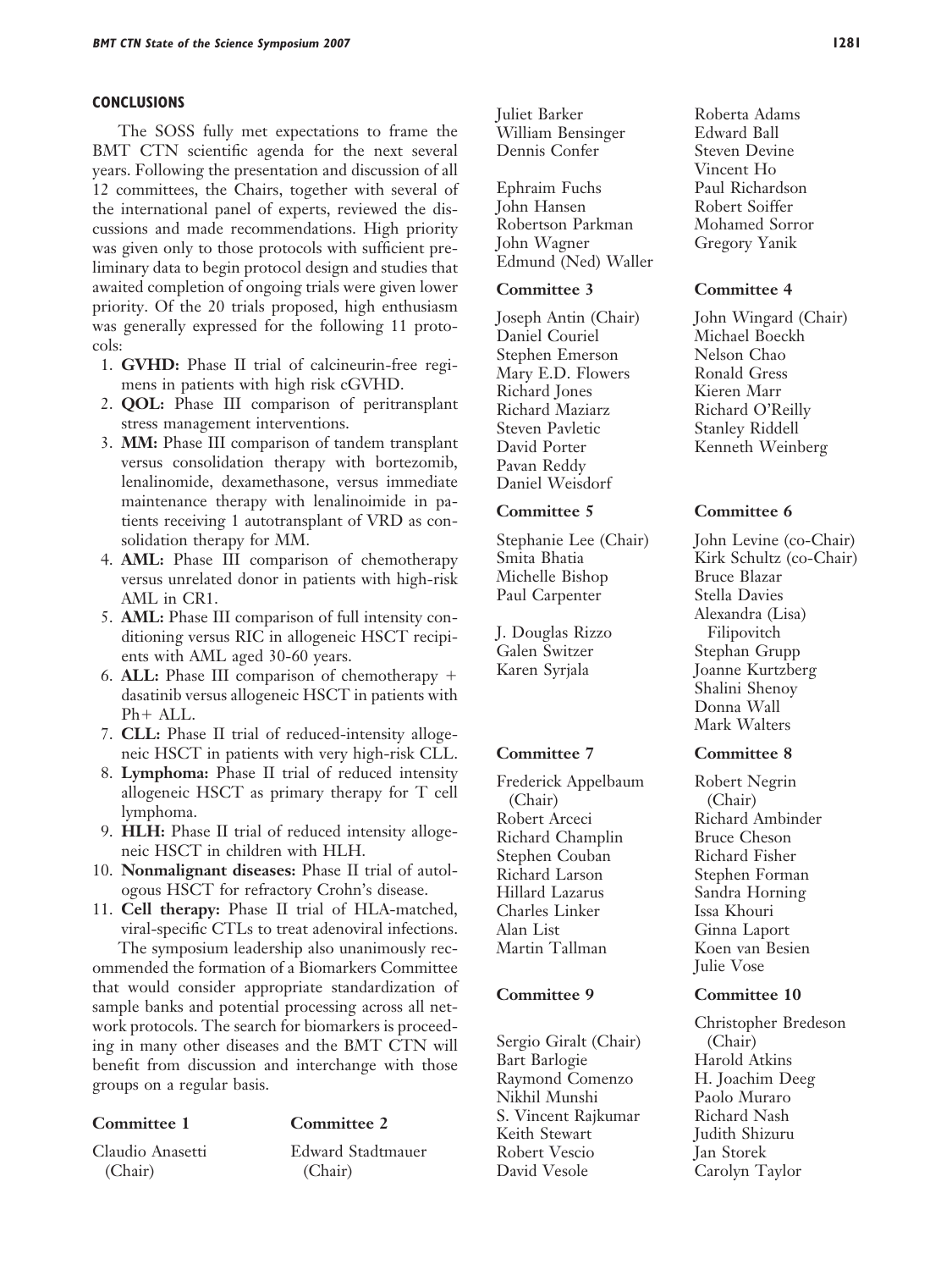<span id="page-14-0"></span>Kenneth Anderson

#### **Committee 11 Committee 12**

Helen Heslop (co-Chair) Mary Horowitz (Chair) Donald Kohn (co-Chair) Jeffrey Abrams Michael Andreeff Thomas Braun John DiPersio Shelly Carter Edwin Horwitz Dennis Confer Michel Jensen Elihu Estey Hans-Peter Kiem Nancy Geller Mary Laughlin Ted Gooley Jeffrey Miller John Klein Michel Sadelain Brent Logan

Paul Martin Eric Leifer

# **ACKNOWLEDGMENTS**

The authors would like to acknowledge the financial support of the symposium from its sponsors: the American Cancer Society, The American Society for Blood and Marrow Transplantation, the Doris Duke Charitable Foundation, the Leukemia and Lymphoma Society, the National Marrow Donor Program, the National Heart, Lung and Blood Institute, the National Cancer Institute and the NIH Office of Rare Diseases. The authors would also like to acknowledge E. Holler, G. Socié, A. Bacigalupo, M. Labopin and J. H. F. Falkenburg for their expert reviews, critiques, and participation; S. Sonis, K. Cooke and J. Chien for their expert advice to Committee 2; D. Weisdorf and D. Confer for facilitation of audience questions; C. Farvar, D. Waldoch, P. Watry, P. Brown, L. Papp, C. Rowe, S. Chamberlain and F. Ferrara for superb logistical organization; and C. Kawala for expert manuscript preparation. Funding for this conference was also made possible in part by 1 R13 HL88882-01 from the National Institutes of Health. The views expressed in written conference materials or publications and by speakers and moderators do not necessarily reflect the official policies of the Departments of Health and Human Services, nor does mention of trade names, commercial practices, or organizations imply endorsement by the U.S. Government.

#### **REFERENCES**

- 1. Yanada M, Matsuo K, Emi N, Naoe T. Efficacy of allogeneic hematopoietic stem cell transplantation depends on cytogenetic risk for acute myeloid leukemia in first disease remission: a metaanalysis. *Cancer*. 2005;103:1652-1658.
- 2. Cornelissen JJ, van Putten WL, Verdonck LF, et al. Results of a HOVON/SAKK donor versus no-donor analysis of myeloablative HLA-identical sibling stem cell transplantation in first

remission acute myeloid leukemia in young and middle-aged adults: benefits for whom? *Blood*. 2007;109:3658-3666.

- 3. Tallman MS, Dewald GW, Gandham S, et al. Impact of cytogenetics on outcome of matched unrelated donor hematopoietic stem cell transplantation for acute myeloid leukemia in first or second complete remission. *Blood*. 2007;110:409-417.
- 4. Eapen M. Unrelated donor hematopoietic stem cell transplantation in children with acute leukemia: risks and benefits of umbilical cord blood versus bone marrow. *Biol Blood Marrow Transplantat*. 2006;12:21.
- 5. Barker JN, Weisdorf DJ, DeFor TE, et al. Transplantation of 2 partially HLA-matched umbilical cord blood units to enhance engraftment in adults with hematologic malignancy. *Blood*. 2005;105:1343-1347.
- 6. Nieder ML. Regimen-related toxicities after hematopoietic stem cell transplantation: managing the risks, treating the patients. ASCO Educational Book. American Society of Clinical Oncology. Alexandria, VA, 2006:563-567.
- 7. Afessa B, Litzow MR, Tefferi A. Bronchiolitis obliterans and other late onset non-infectious pulmonary complications in hematopoietic stem cell transplantation. *Bone Marrow Transplant*. 2001;28:425-434.
- 8. Wadleigh M, Ho V, Momtaz P, Richardson P. Hepatic venoocclusive disease: pathogenesis, diagnosis and treatment. *Curr Opin Hematol*. 2003;10:451-462.
- 9. Yanik G, Hellerstedt B, Custer J, et al. Etanercept (Enbrel) administration for idiopathic pneumonia syndrome after allogeneic hematopoietic stem cell transplantation. *Biol Blood Marrow Transplant*. 2002;8:395-400.
- 10. Bogunia-Kubik K, Polak M, Lange A. TNF polymorphisms are associated with toxic but not with aGVHD complications in the recipients of allogeneic sibling haematopoietic stem cell transplant. *Bone Marrow Transplant*. 2003;32:617-622.
- 11. Kallianpur AR. Genomic screening and complications of hematopoietic stem cell transplantation: has the time come? *Bone Marrow Transplant*. 2005;35:1-16.
- 12. Hoh J, Ott J. Mathematical multi-locus approaches to localizing complex human trait genes. *Nat Rev Genet*. 2003;4:701-709.
- 13. Zondervan KT, Cardon LR. The complex interplay among factors that influence allelic association. *Nat Rev Genet*. 2004;5:89-100.
- 14. Storb R, Deeg HJ, Pepe M, et al. Methotrexate and cyclosporine versus cyclosporine alone for prophylaxis of graftversus-host disease in patients given HLA-identical marrow grafts for leukemia: long-term follow-up of a controlled trial. *Blood*. 1989;73:1729-1734.
- 15. Storb R, Deeg HJ, Whitehead J, et al. Methotrexate and cyclosporine compared with cyclosporine alone for prophylaxis of acute graft versus host disease after marrow transplantation for leukemia. *N Engl J Med*. 1986;314:729-735.
- 16. Beschorner WE, Suresch DL, Shinozawa T, Santos GW, Hess AD. Thymic immunopathology after cyclosporine: effect of irradiation and age on medullary involution and recovery. *Transplant Proc*. 1988;20:1072-1078.
- 17. Shinozawa T, Beschorner WE, Hess AD. The thymus and prolonged administration of cyclosporine. *Transplant*. 1990; 50:106-111.
- 18. Kansu E, Gooley T, Flowers ME, et al. Administration of cyclosporine for 24 months compared with 6 months for prevention of chronic graft-versus-host disease: a prospective randomized clinical trial. *Blood*. 2001;98:3868-3870.
- 19. Beschorner WE, Hess AD, Shinn CA, Santos GW. Transfer of cyclosporine-associated syngeneic graft-versus-host disease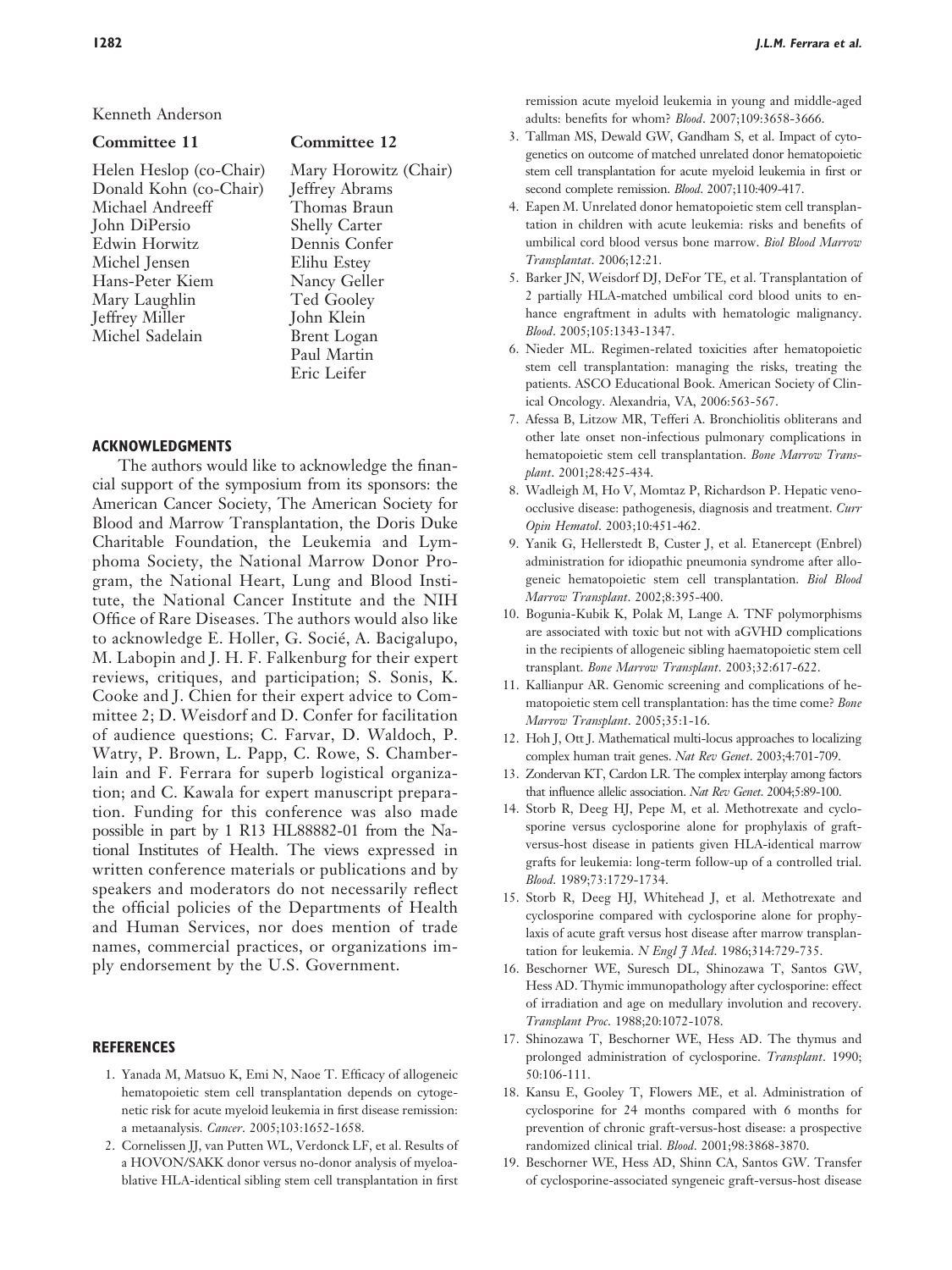<span id="page-15-0"></span>by thymocytes. Resemblance to chronic graft-versus-host disease. *Transplantation*. 1988;45:209-215.

- 20. Santos GW, Hess AD, Vogelsang GB. Graft-versus-host reactions and disease. *Immunol Rev*. 1985;88:169-192.
- 21. Nguyen VH, Zeiser R, Dasilva DL, et al. In vivo dynamics of regulatory T-cell trafficking and survival predict effective strategies to control graft-versus-host disease following allogeneic transplantation. *Blood*. 2007;109:2649-2656.
- 22. Reddy P, Maeda Y, Liu C, Krijanovski OI, Korngold R, Ferrara JL. A crucial role for antigen-presenting cells and alloantigen expression in graft-versus-leukemia responses. *Nat Med*. 2005;11:1244-1249.
- 23. Xia G, Truitt RL, Johnson BD. Graft-versus-leukemia and graft-versus-host reactions after donor lymphocyte infusion are initiated by host-type antigen-presenting cells and regulated by regulatory T cells in early and long-term chimeras. *Biol Blood Marrow Transplant*. 2006;12:397-407.
- 24. Peritt D. Potential mechanisms of photopheresis in hematopoietic stem cell transplantation. *Biol Blood Marrow Transplant*. 2006;12:7-12.
- 25. Schultz KR, Miklos DB, Fowler D, et al. Toward biomarkers for chronic graft-versus-host disease: National Institutes of Health consensus development project on criteria for clinical trials in chronic graft-versus-host disease: III. Biomarker Working Group Report. *Biol Blood Marrow Transplant*. 2006; 12:126-137.
- 26. Shlomchik WD, Couzens MS, Tang CB, et al. Prevention of graft versus host disease by inactivation of host antigen-presenting cells. *Science*. 1999;285:412-415.
- 27. Anderson BE, McNiff JM, Jain D, Blazar BR, Shlomchik WD, Shlomchik MJ. Distinct roles for donor- and host-derived antigen-presenting cells and costimulatory molecules in murine chronic graft-versus-host disease: requirements depend on target organ. *Blood*. 2005;105:2227-2234.
- 28. Lowsky R, Takahashi T, Liu YP, et al. Protective conditioning for acute graft-versus-host disease. *N Engl J Med*. 2005;353:1321-1331.
- 29. Seggewiss R, Lore K, Guenaga FJ, et al. Keratinocyte growth factor augments immune reconstitution after autologous hematopoietic progenitor cell transplantation in rhesus macaques. *Blood*. 2007;110:441-449.
- 30. Rossi S, Blazar BR, Farrell CL, et al. Keratinocyte growth factor preserves normal thymopoiesis and thymic microenvironment during experimental graft-versus-host disease. *Blood*. 2002;100:682-691.
- 31. Min D, Taylor PA, Panoskaltsis-Mortari A, et al. Protection from thymic epithelial cell injury by keratinocyte growth factor: a new approach to improve thymic and peripheral T-cell reconstitution after bone marrow transplantation. *Blood*. 2002; 99:4592-4600.
- 32. Sutherland JS, Goldberg GL, Hammett MV, et al. Activation of thymic regeneration in mice and humans following androgen blockade. *J Immunol*. 2005;175:2741-2753.
- 33. Shultz LD, Lyons BL, Burzenski LM, et al. Human lymphoid and myeloid cell development in NOD/LtSz-scid IL2R gamma null mice engrafted with mobilized human hemopoietic stem cells. *J Immunol*. 2005;174:6477-6489.
- 34. Rosenberg SA, Sportes C, Ahmadzadeh M, et al. IL-7 administration to humans leads to expansion of  $CD8+$  and  $CD4+$ cells but a relative decrease of CD4+ T-regulatory cells. *J Immunother*. 2006;29:313-319.
- 35. Alpdogan O, Eng JM, Muriglan SJ, et al. Interleukin-15 en-

hances immune reconstitution after allogeneic bone marrow transplantation. *Blood*. 2005;105:865-873.

- 36. Sun A, Wei H, Sun R, Xiao W, Yang Y, Tian Z. Human interleukin-15 improves engraftment of human T cells in NOD-SCID mice. *Clin Vaccine Immunol*. 2006;13:227-234.
- 37. Meisel R, Kuypers L, Dirksen U, et al. Pneumococcal conjugate vaccine provides early protective antibody responses in children after related and unrelated allogeneic hematopoietic stem cell transplantation. *Blood*. 2007;109:2322-2326.
- 38. Antin JH, Guinan EC, Avigan D, et al. Protective antibody responses to pneumococcal conjugate vaccine after autologous hematopoietic stem cell transplantation. *Biol Blood Marrow Transplant*. 2005;11:213-222.
- 39. Molrine DC, Antin JH, Guinan EC, et al. Donor immunization with pneumococcal conjugate vaccine and early protective antibody responses following allogeneic hematopoietic cell transplantation. *Blood*. 2003;101:831-836.
- 40. Hata A, Asanuma H, Rinki M, et al. Use of an inactivated varicella vaccine in recipients of hematopoietic-cell transplants. *N Engl J Med*. 2002;347:26-34.
- 41. Schleiss MR, Heineman TC. Progress toward an elusive goal: current status of cytomegalovirus vaccines. *Expert Rev Vaccines*. 2005;4:381-406.
- 42. Landier W, Bhatia S, Eshelman DA, et al. Development of risk-based guidelines for pediatric cancer survivors: the Children's Oncology Group Long-Term Follow-Up Guidelines from the Children's Oncology Group Late Effects Committee and Nursing Discipline. *J Clin Oncol*. 2004;22:4979-4990.
- 43. Rizzo JD, Wingard JR, Tichelli A, et al. Recommended screening and preventive practices for long-term survivors after hematopoietic cell transplantation: joint recommendations of the European Group for Blood and Marrow Transplantation, Center for International Blood and Marrow Transplant Research, and the American Society for Blood and Marrow Transplantation (EBMT/CIBMTR/ASBMT). *Bone Marrow Transplant*. 2006;37:249-261.
- 44. Syrjala KL, Donaldson GW, Davis MW, Kippes ME, Carr JE. Relaxation and imagery and cognitive-behavioral training reduce pain during cancer treatment: a controlled clinical trial. *Pain*. 1995;63:189-198.
- 45. Dimeo F, Bertz H, Finke J, Fetscher S, Mertelsmann R, Keul J. An aerobic exercise program for patients with haematological malignancies after bone marrow transplantation. *Bone Marrow Transplant*. 1996;18:1157-1160.
- 46. Dimeo F, Fetscher S, Lange W, Mertelsmann R, Keul J. Effects of aerobic exercise on the physical performance and incidence of treatment-related complications after high-dose chemotherapy. *Blood*. 1997;90:3390-3394.
- 47. Dimeo FC, Stieglitz RD, Novelli-Fischer U, Fetscher S, Keul J. Effects of physical activity on the fatigue and psychologic status of cancer patients during chemotherapy. *Cancer*. 1999; 85:2273-2277.
- 48. Hayes S, Davies PS, Parker T, Bashford J, Newman B. Quality of life changes following peripheral blood stem cell transplantation and participation in a mixed-type, moderate-intensity, exercise program. *Bone Marrow Transplant*. 2004;33:553-558.
- 49. Wilson RW, Jacobsen PB, Fields KK. Pilot study of a homebased aerobic exercise program for sedentary cancer survivors treated with hematopoietic stem cell transplantation. *Bone Marrow Transplant*. 2005;35:721-727.
- 50. Carlson LE, Smith D, Russell J, Fibich C, Whittaker T. Individualized exercise program for the treatment of severe fatigue in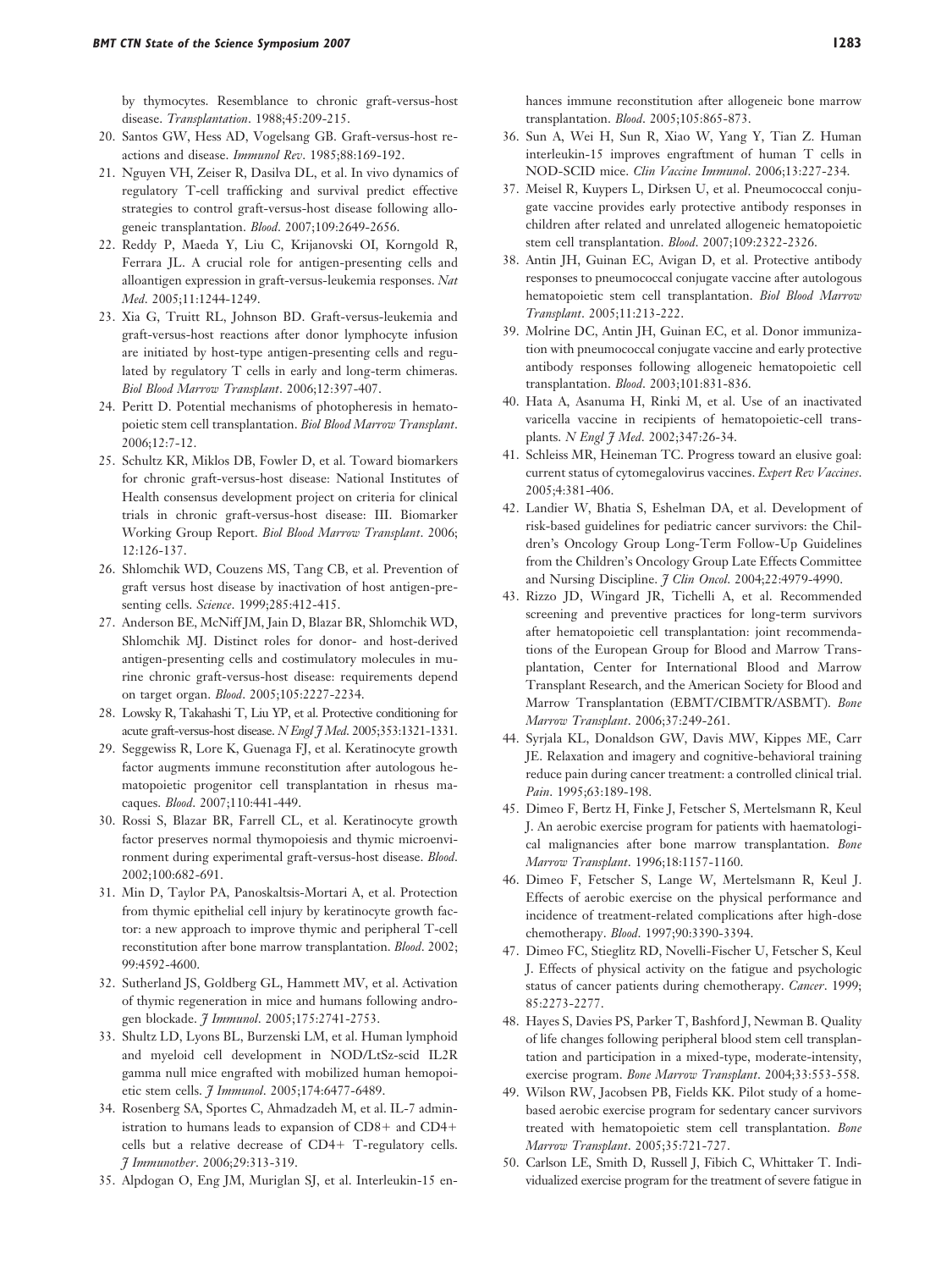<span id="page-16-0"></span>patients after allogeneic hematopoietic stem-cell transplant: a pilot study. *Bone Marrow Transplant*. 2006;37:945-954.

- 51. Filipovich AH. Hemophagocytic lymphohistiocytosis and related disorders. *Curr Opin Allergy Clin Immunol*. 2006;6:410-415.
- 52. Cooper N, Rao K, Gilmour K, et al. Stem cell transplantation with reduced-intensity conditioning for hemophagocytic lymphohistiocytosis. *Blood*. 2006;107:1233-1236.
- 53. Baker KS, Eapen M, Gross T, et al. Unrelated donor hematopoietic cell transplant (HSCT) for hemophagocytic lymphohistiocytosis (HLH). *Blood*. 2006;108:174.
- 54. Marks DI, Forman SJ, Blume KG, et al. A comparison of cyclophosphamide and total body irradiation with etoposide and total body irradiation as conditioning regimens for patients undergoing sibling allografting for acute lymphoblastic leukemia in first or second complete remission. *Biol Blood Marrow Transplant*. 2006;12:438-453.
- 55. Brown VI, Fang J, Alcorn K, et al. Rapamycin is active against B-precursor leukemia in vitro and in vivo, an effect that is modulated by IL-7-mediated signaling. *Proc Natl Acad Sci USA*. 2003;100:15113-15118.
- 56. Teachey DT, Obzut DA, Cooperman J, et al. The mTOR inhibitor CCI-779 induces apoptosis and inhibits growth in preclinical models of primary adult human ALL. *Blood*. 2006; 107:1149-1155.
- 57. Blazar BR, Krieg AM, Taylor PA. Synthetic unmethylated cytosine-phosphate-guanosine oligodeoxynucleotides are potent stimulators of antileukemia responses in naive and bone marrow transplant recipients. *Blood*. 2001;98:1217-1225.
- 58. Reid GS, She K, Terrett L, Food MR, Trudeau JD, Schultz KR. CpG stimulation of precursor B-lineage acute lymphoblastic leukemia induces a distinct change in costimulatory molecule expression and shifts allogeneic T cells toward a Th1 response. *Blood*. 2005;105:3641-3647.
- 59. Fujii H, Trudeau JD, Teachey DT, et al. In vivo control of acute lymphoblastic leukemia by immunostimulatory CpG oligonucleotides. *Blood*. 2007;109:2008-2013.
- 60. Yanada M, Takeuchi J, Sugiura I, et al. High complete remission rate and promising outcome by combination of imatinib and chemotherapy for newly diagnosed BCR-ABL-positive acute lymphoblastic leukemia: a phase II study by the Japan Adult Leukemia Study Group. *J Clin Oncol*. 2006;24:460-466.
- 61. Thomas DA, Faderl S, Cortes J, et al. Treatment of Philadelphia chromosome-positive acute lymphocytic leukemia with hyper-CVAD and imatinib mesylate. *Blood*. 2004;103:4396-4407.
- 62. de Labarthe A, Rousselot P, Huguet-Rigal F, et al. Imatinib combined with induction or consolidation chemotherapy in patients with de novo Philadelphia chromosome-positive acute lymphoblastic leukemia: results of the GRAAPH-2003 study. *Blood*. 2007;109:1408-1413.
- 63. Rowe JM, Buck G, Fielding A, et al. In: adults with standardrisk acute lymphoblastic leukemia (ALL) the greatest benefit is achieved from an allogeneic transplant in first complete remission (CR) and an autologous transplant is less effective than conventional consolidation/maintenance chemotherapy: final results of the International ALL Trial (MRC UKALL XII/ECOG E2993). *ASH Annu Meet Abstr*. 2006;108:2.
- 64. Appelbaum FR, Gundacker H, Head DR, et al. Age and acute myeloid leukemia. *Blood*. 2006;107:3481-3485.
- 65. Hegenbart U, Niederwieser D, Sandmaier BM, et al. Treatment for acute myelogenous leukemia by low-dose, totalbody, irradiation-based conditioning and hematopoietic cell

transplantation from related and unrelated donors. *J Clin Oncol*. 2006;24:444-453.

- 66. Krauter J, Heil G, Hoelzer D, et al. Role of consolidation therapy in the treatment of patients up to 60 years with high risk AML. *ASH Annu Meet Abstr*. 2005;106:172.
- 67. Montserrat E. New prognostic markers in CLL. *Hematology Am Soc Hematol Educ Program*. 2006;279-284.
- 68. Sorror ML, Maris MB, Sandmaier BM, et al. Hematopoietic cell transplantation after nonmyeloablative conditioning for advanced chronic lymphocytic leukemia. *J Clin Oncol*. 2005; 23:3819-3829.
- 69. Appelbaum FR, Anderson J. Allogeneic bone marrow transplantation for myelodysplastic syndrome: outcomes analysis according to IPSS score. *Leukemia*. 1998;12(Suppl 1):S25-S29.
- 69a.Field T, Perkins J, Alsina M, et al. Pretransplant 5-azacitidine may improve outcome of allogeneic hematopoietic cell transplantation in patients with myelodisplasia syndrome. Blood 2006;108:1047a.
- 70. McSweeney PA, Niederwieser D, Shizuru JA, et al. Hematopoietic cell transplantation in older patients with hematologic malignancies: replacing high-dose cytotoxic therapy with graft-versus-tumor effects. *Blood*. 2001;97:3390-3400.
- 71. Khouri IF, Lee MS, Saliba RM, et al. Nonablative allogeneic stem-cell transplantation for advanced/recurrent mantle-cell lymphoma. *J Clin Oncol*. 2003;21:4407-4412.
- 72. Maris MB, Sandmaier BM, Storer BE, et al. Allogeneic hematopoietic cell transplantation after fludarabine and 2 Gy total body irradiation for relapsed and refractory mantle cell lymphoma. *Blood*. 2004;104:3535-3542.
- 73. Khouri IF, Saliba RM, Giralt SA, et al. Nonablative allogeneic hematopoietic transplantation as adoptive immunotherapy for indolent lymphoma: low incidence of toxicity, acute graftversus-host disease, and treatment-related mortality. *Blood*. 2001;98:3595-3599.
- 74. Rizvi MA, Evens AM, Tallman MS, Nelson BP, Rosen ST. T-cell non-Hodgkin lymphoma. *Blood*. 2006;107:1255-1264.
- 75. Miklos DB, Kim HT, Miller KH, et al. Antibody responses to H-Y minor histocompatibility antigens correlate with chronic graft-versus-host disease and disease remission. *Blood*. 2005; 105:2973-2978.
- 76. The International Non-Hodgkin's Lymphoma Prognostic Factors P. A predictive model for aggressive non-Hodgkin's lymphoma. *N Engl J Med*. 1993;329:987-994.
- 77. Solal-Celigny P, Roy P, Colombat P, et al. Follicular lymphoma international prognostic index. *Blood*. 2004;104:1258-1265.
- 78. Alizadeh AA, Eisen MB, Davis RE, et al. Distinct types of diffuse large B-cell lymphoma identified by gene expression profiling. *Nature*. 2000;403:503-511.
- 79. Pasquini MC. CIBMTR Summary Slides Part 1. 2005; Slides Part 1.
- 80. Dispenzieri A, Rajkumar SV, Gertz MA, et al. Treatment of newly diagnosed multiple myeloma based on Mayo Stratification of Myeloma and Risk-adapted Therapy (mSMART): consensus statement. *Mayo Clin Proc*. 2007;82:323-341.
- 81. Bruno B, Rotta M, Patriarca F, et al. A comparison of allografting with autografting for newly diagnosed myeloma. *N Engl J Med*. 2007;356:1110-1120.
- 82. Durie BG, Harousseau JL, Miguel JS, et al. International uniform response criteria for multiple myeloma. *Leukemia*. 2006;20:2220.
- 83. Thomas EDBKGFSJAFR. Thomas' Hematopoietic Cell Transplantation, 3rd ed. Oxford: Blackwell, 2004:xxvi, 1563.